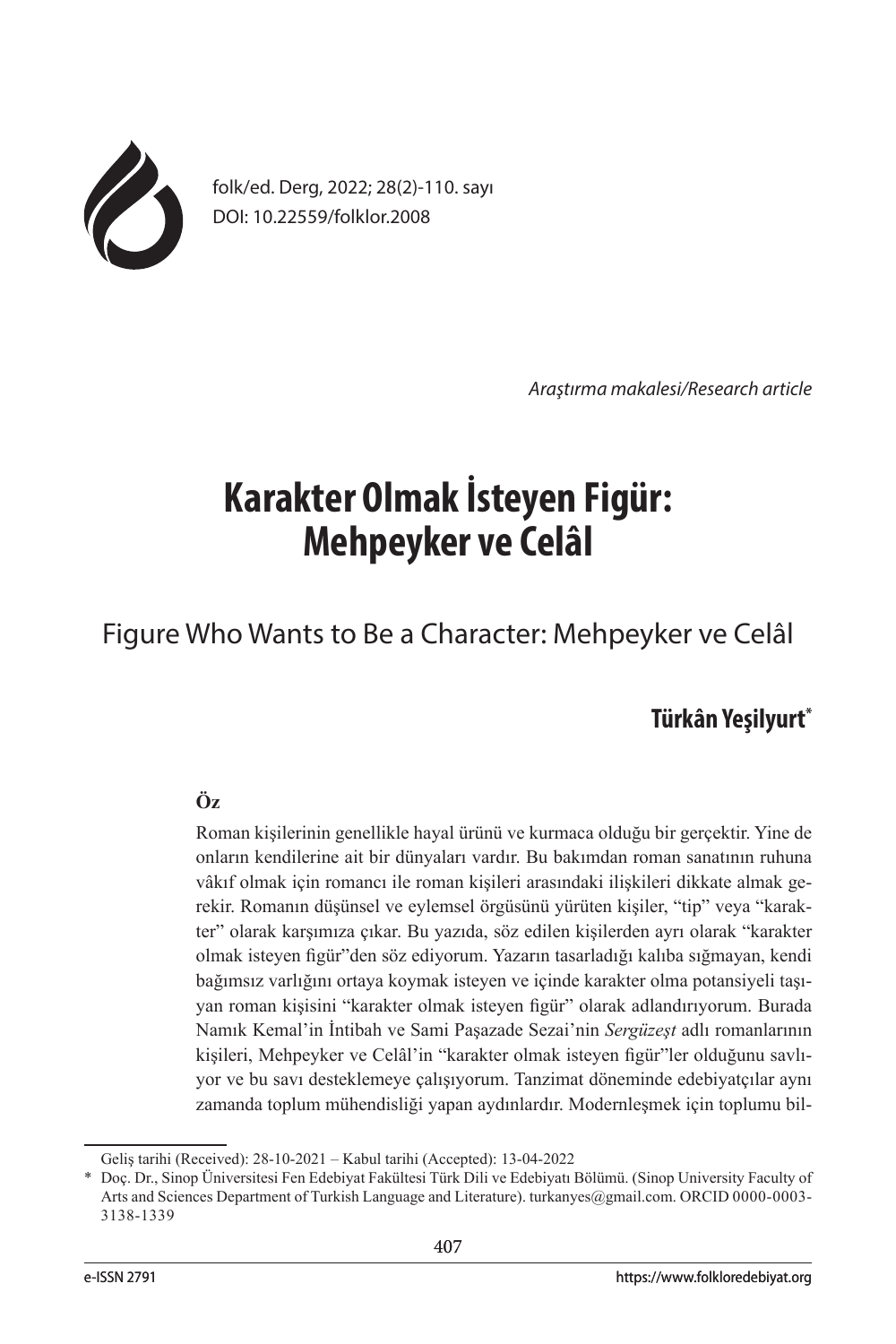gilendirme ve yönlendirme görevini üstlenirler. Ancak Türk-İslam değerleri zarar görsün istemezler. Birçok Tanzimat yazarı gibi Namık Kemal ve Sami Paşazade Sezai de romanın içeriğine müdahale eder. İntibah'ın ve *Sergüzeşt*'in henüz roman yazmanın öğrenilmeye başlandığı dönemde kaleme alındığı, kadının ve erkeğin ev dışında birbirlerini tanımadığı, birey olarak kendilerini gerçekleştiremedikleri bir toplumda Mehpeyker'in ve Celâl'in "karakter olmak isteyen figür" olarak karşımıza çıkması doğaldır. Kişinin birey olarak görülmediği bir toplumda roman kişisinin yazarından ayrı bir varlık olduğunu kabul etmek hayal olur.

**Anahtar sözcükler**: *Celâl, karakter, "karakter olmak isteyen figür", Mehpeyker, tip*

## **Abstract**

It is a fact that the characters of the novels are generally imaginary and fictional. Yet they have a world of their own. In this respect, in order to understand the spirit of the art of the novel, it is necessary to consider the relations between the novelist and the characters of the novel. The people who carry out the intellectual and operational structure of the novel appear as "type" or "character". In this article, apart from the people mentioned, I am talking about the "figure who wants to be a character". I call the person in the novel who does not fit into the mold designed by the author, who wants to reveal his own independent existence and who has the potential to become a character, as a "figure who wants to be a character". Here, I claim that Mehpeyker and Celâl, the characters of Namık Kemal's novels İntibah and Sami Paşazade Sezai's *Sergüzeşt*, are "figures who want to be characters", and I try to support this argument. In the Tanzimat period, the literati were also intellectuals engaged in social engineering. They undertake the task of informing and directing the society in order to modernize it. However, they do not want Turkish-Islamic values to be damaged. Like many Tanzimat writers, Namık Kemal and Sami Pashazade Sezai also interfere with the content of the novel. In a society where İntibah and *Sergüzeşt* were written at a time when novel writing was just beginning to be learned, where men and women do not know each other outside the home, and where they cannot realize themselves as individuals, it is natural that Mehpeyker and Celâl appear as "figures who want to be characters". In a society where the person is not seen as an individual, it would be delusional to accept that the person of the novel is a separate entity from the author.

**Keywords**: *Celâl, character, "the figure who wants to be a character", Mehpeyker, type*

## **Extended summary**

It is a fact that the characters of the novels are generally imaginary and fictional. Yet they have a world of their own. In this respect, in order to understand the spirit of the art of the novel, it is necessary to consider the relations between the novelist and the characters of the novel. The people who carry out the intellectual and operational structure of the novel appear as "type" or "character". In this article, apart from the people mentioned, I am talking about the "figure who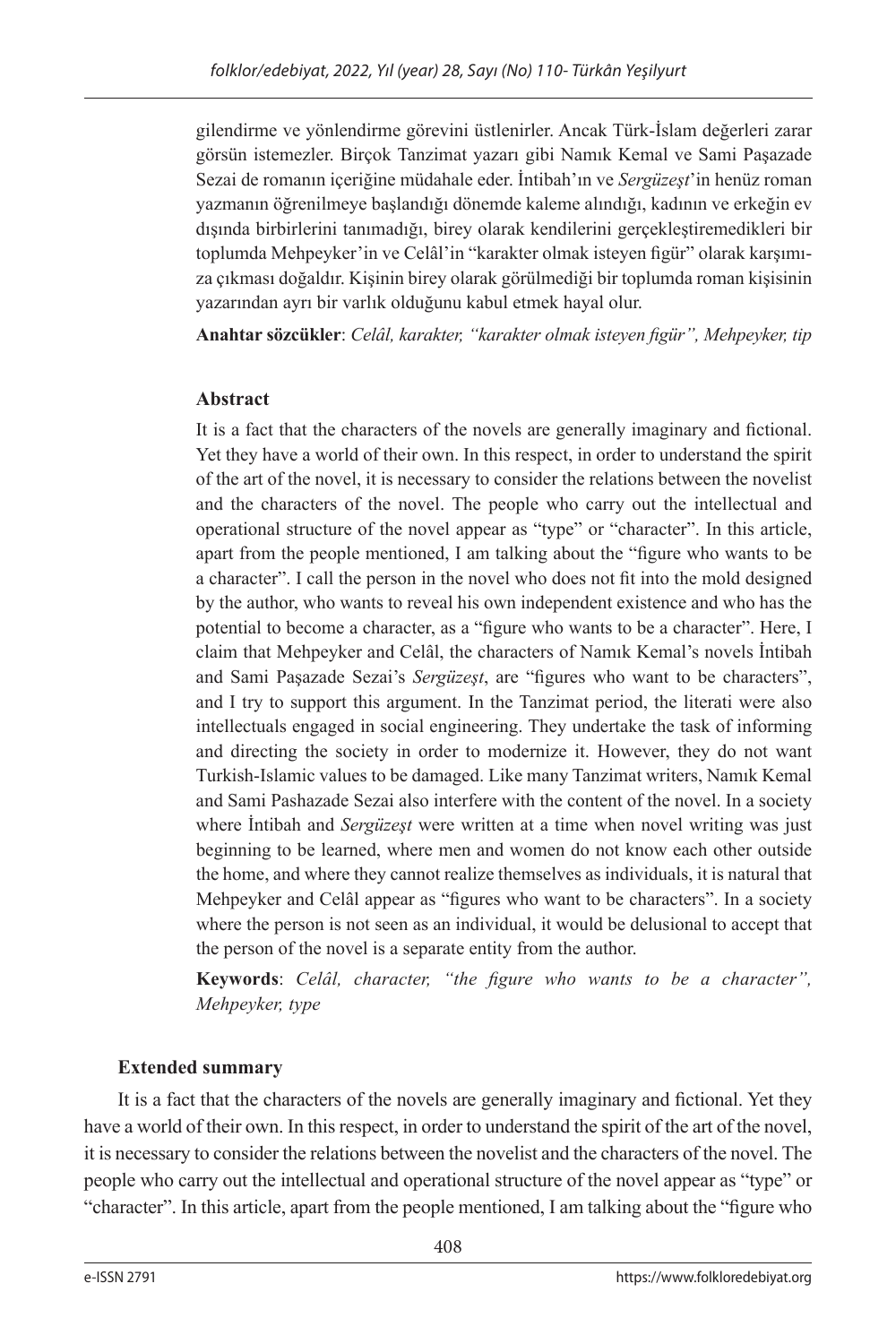wants to be a character". I call the person in the novel who does not fit into the mold designed by the author, who wants to reveal his own independent existence and who has the potential to become a character, as a "figure who wants to be a character". However, in order for the "figure who wants to be a character" to find his own life, the author must give him permission. If the author does not allow, this request of the figure remains as a request. Here, I claim that Mehpeyker and Celâl, the characters of Namık Kemal's novels İntibah and Sami Paşazade Sezai's *Sergüzeşt*, are "figures who want to be characters", and I try to support this argument. "The figure who wants to be a character"; opposes the author's imposition of a point of view stemming from his class, gender, belief, culture, and political view. The "figure who wants to be a character" has been characterized as incomplete and incomplete even though it has the potential to be a character. He has turned into a puppet under the guidance of the novelist. The novelist wants to manage this puppet according to his purpose. However, he demands to live a life in which he can change and transform. However, the author's consent is required for this request to be realized. While the novelist generally wants to keep the "figure who wants to be a character" under strict control, he objects to this control. The novelist secretly shows resistance to the "figure who wants to be a character", who strives for liberation, due to the dominant ideology, social pressure, self-censorship and prejudice. The novelist does not allow the "figure who wants to be a character" to express what they want to say. "The figure who wants to be a character" needs to be loved like every other novel. However, it is seen that the novelist often approaches the "figure who wants to be a character" without love. This lovelessness, which manifests itself in the form of marginalization, reproduces stereotypical thoughts through the characters of the novel. However, on the contrary, this situation may lead to the idealization of the character of the novel as "excessive love". The initially very lively "figure who wants to be a character" experiences post-traumatic regression as a result of the pressure or intervention of the novelist. Sometimes it happens that character development stops completely. While the novelist forces the "figure who wants to be a character" to be one-sided, he tries to reveal his versatility. However, the novelist, who cannot understand the character of the novel, hinders his development. The novelist enters between the "figure who wants to be a character" and the reader and guides the reader about him. While the novelist wants to dominate the "figure who wants to be a character" in line with his plans, he does not obey the author and tries to reveal his will. Mehpeyker, the character of Intibah's novel, is "the figure who wants to be a character". Because Mehpeyker; He is a novel person who has the potential to be a character, who is alive, who objects to the author's portrait of him, who wants to be himself. However, although she makes an effort to win Ali Bey and start a new life, her spiritual development stops as a result of her implying that she is a "female woman". He takes revenge on her as a "bad woman" in accordance with the values of the society. Since the author cannot overcome the stereotypes, it is not possible for the "figure who wants to be a character" to turn into a character. Although she did not accept Ali's marriage proposal -because she did not suit him-, did not expect financial return from him, and did not have sexual intercourse with anyone after getting to know her, the author approaches Mehpeyker without love. The author, who approaches Mehpeyker with prejudice, reproduces the stereotypical thoughts about the "feeling woman" through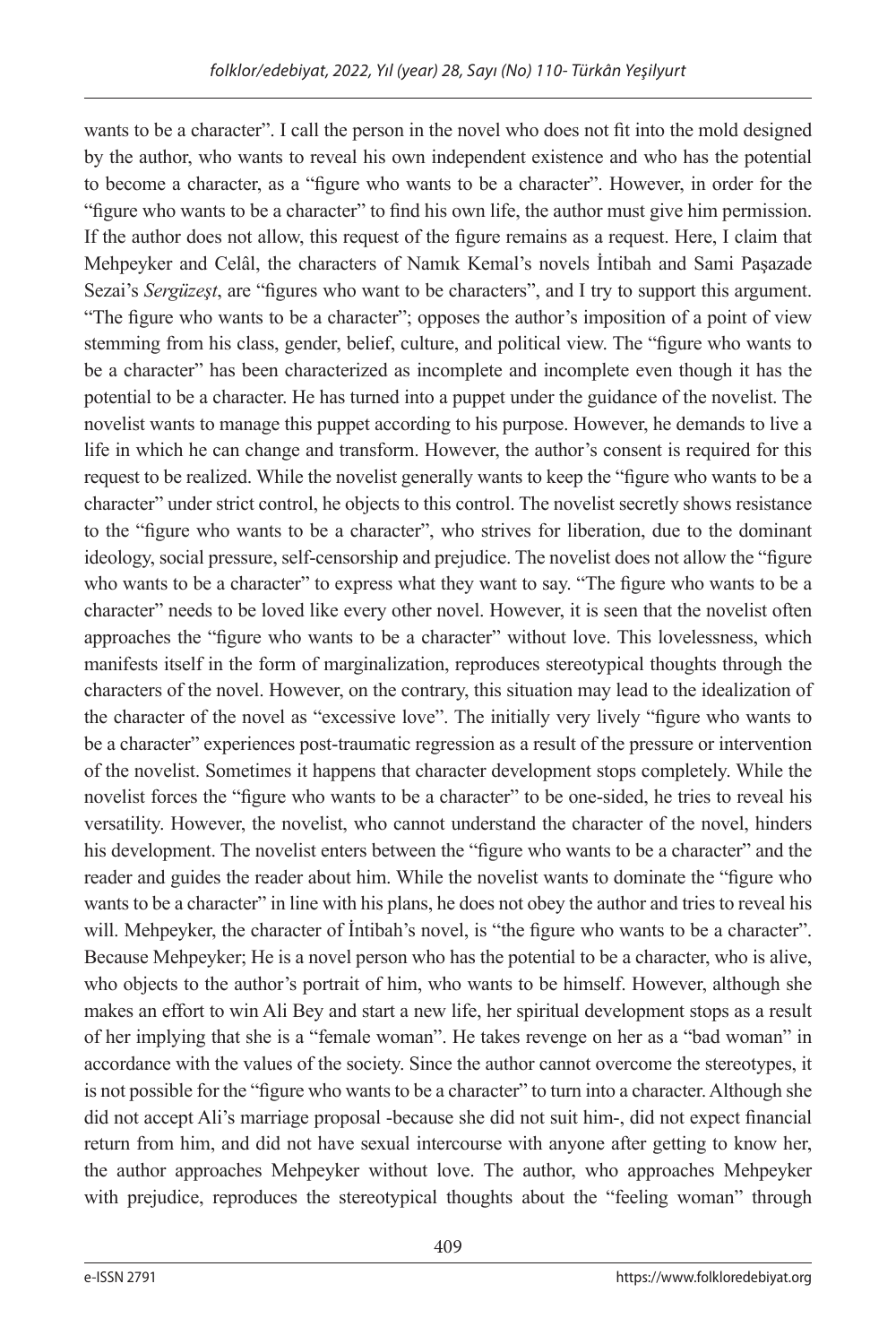her. It leaves out Mehpeyker, who can turn into a character. Mehpeyker's bad luck does not change. The "figure who wants to be a character" has the potential to change and transform. Celal in Sami Paşazade Sezai's *Sergüzdeşt* also carries the power of being a character. Celâl's view of Dilber, whom he had previously treated as a toy as a servant, changes when his heart falls for him. However, Celal's spiritual development stops when Dilber is sold. They exhibit attitudes and behaviors that are inappropriate to their temperament and education. He acts like a Majnun. These are the spiritual fluctuations of the "figure who wants to be a character" who wants to realize himself or not. Although the author is against the institution of slavery, he cannot provide a different life opportunity for Dilber and Celal because he feels the social and political pressure on him intensely. In the Tanzimat period, the literati were also intellectuals engaged in social engineering. They undertake the task of informing and directing the society in order to modernize it. It is not known how much they comprehended and internalized the Enlightenment thought of the West. Especially in the context of women, the Western lifestyle causes them to feel anxiety and fear. They do not want Turkish-Islamic values to be harmed. Many writers, especially Ahmet Mithat Efendi, Namık Kemal, Sami Paşazade Sezai, interfere with the content of the novel. Regardless of whether they are related to the novel or not, they convey their views on many subjects such as women and morality through the author-narrator who has a divine point of view. In Intibah and Sergüzeşt, the omniscient writer-narrator has a monistic understanding; is able; It leaves no room for possibilities. It is in vain that Mehpeyker and Celâl appear before us as "figures who want to be characters" in a society where the author could not break with the character of the novel he created, the novels were written at a time when novel writing was just beginning to be learned, and where men and women do not know each other outside the home and cannot realize themselves as individuals. is not. In a society where the person is not seen as an individual, it would be delusional to accept that the person of the novel is a separate entity from the author.

## **Giriş**

Roman sanatının ruhunu anlayabilmek için romancı ile roman kişileri arasındaki ilişkileri tahlil etmek yerinde olur. Suut Kemal Yetkin'in "Romancının Dünyası" adlı yazısında belirttiğine göre Miguel de Unamuno, *Sis* romanının başkişisi Agusto Peres'i öldürmeye kara verdiği zaman o, "yaşamak istiyorum Don Miguel, yaşamak istiyorum!" diye bağırır. Luigi Pirandello, "Tuzak" adlı hikâyesine yazdığı "Ön Söz"de, Pazar sabahları, saat yedi ile on arasında hayalinin kahramanlarını kabul ettiğini ifade eder. Rainer Maria Rilke, yarattığı Malte'nin yaşamında canlı bir varlık önemini kazandığını ve yanından ayrılmadığını dile getirir. Yetkin, bu itirafların sanatçı fantezisi olmadığını, romancı için gerçek dünyanın içinde kahramanların yaşadığı, geliştiği ve öldüğü bir dünya olduğunu söyler (2007: 10-11).

Romanın düşünsel ve eylemsel örgüsünü yürüten kişiler, "tip" veya "karakter" olarak karşımıza çıkar. Bu yazıda, söz edilen kişilerden ayrı olarak "karakter olmak isteyen figür"den bahsediyorum. Yazarın tasarladığı kalıba sığmayan, kendi bağımsız varlığını ortaya koymak isteyen ve içinde karakter olma potansiyeli taşıyan roman kişisini "karakter olmak isteyen figür" olarak isimlendiriyorum.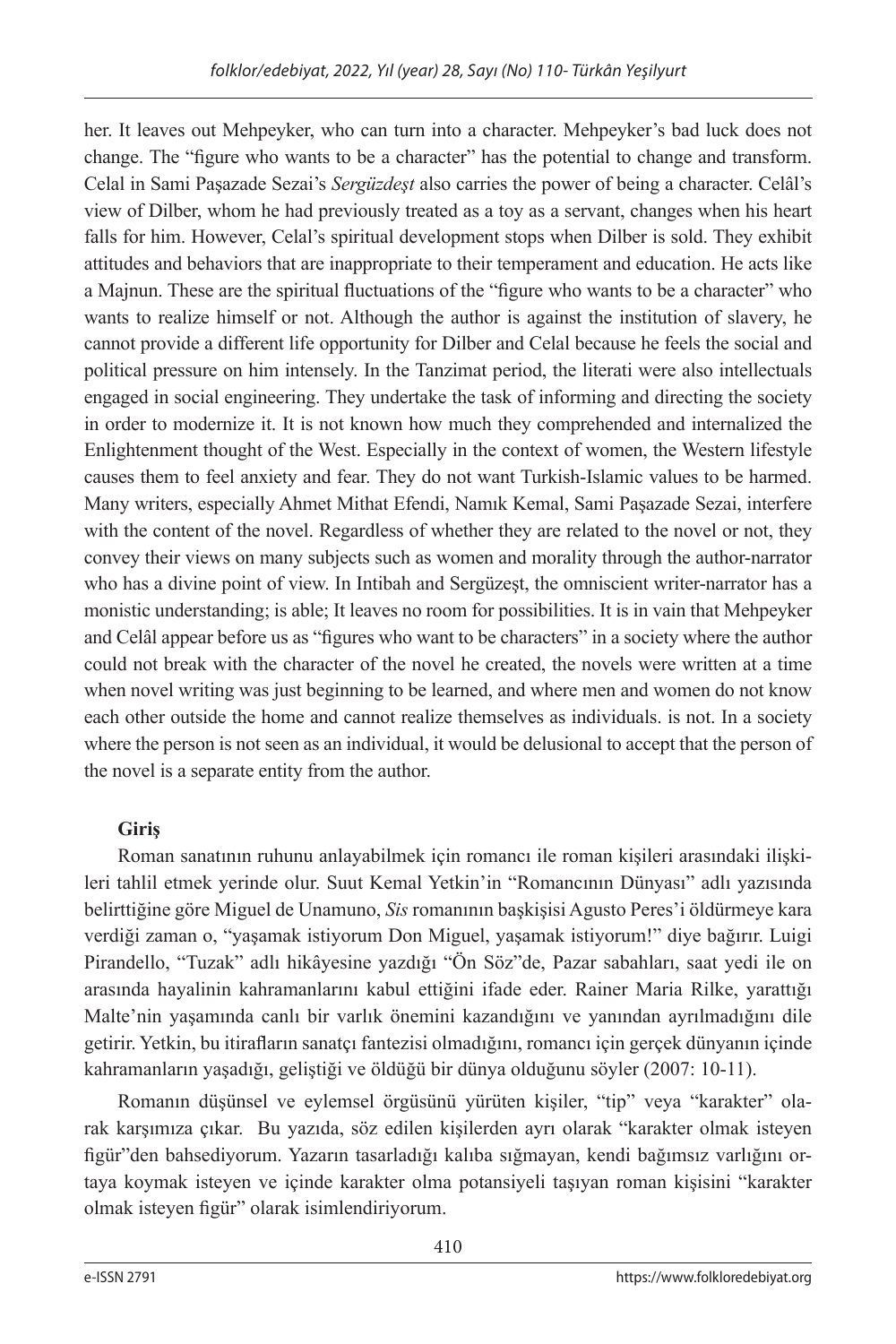"Karakter olmak isteyen figür", "tip" ve "karakter"den farklıdır. O, karakter olma potansiyelini içinde taşıdığı halde romancının kendisini gerçekleştirmesine izin vermediği roman kişisidir. Her ne kadar kendi yaşantısını bulması mümkünse de "karakter olmak isteyen figür"ün bu isteğini uygulayabilmesi için yazarın ona ruhsat vermesi gerekir. Eğer yazar müsaade etmezse figürün bu isteği talep olarak kalır.

Tanzimat dönemi yazarlarının romanın estetik boyutunu düşünmekten daha çok aydın tavrıyla hareket ettikleri, İslam kültür dairesinden Batı kültür dairesine geçen toplumun eğitilmesi amacını taşıdıkları bir gerçektir. Ne ki, yazarların Batı'nın Aydınlanma düşüncesini ne kadar kavradığı ve içselleştirdiği bilinmez. Özellikle kadınlar bağlamında Batılı yaşam tarzı ilgili olarak endişe duydukları görülür. Burada Namık Kemal'in İntibah'ında yer alan Mehpeyker ve Sami Paşazade Sezai'nin *Sergüzeşt*'inde bulunan Celâl'in "karakter olmak isteyen figür"ler olduğunu savlıyor ve bu savı desteklemeye çalışıyorum.

## **1. Figüratif kadro (Şahıs kadrosu)**

Romanın dört temel ögesi vardır: kişiler, mekân, zaman ve olay. Kişiler, romanın düşünsel ve eylemsel örgüsünü yürüten figürlere verilen addır. Kişilerin oluşturduğu bütünü gösteren figüratif kadro, her romanda değişen heterojen bir takımdır (Sazyek, 2013: 132). İçerik ve yapı bağlamında figüratif kadronun merkezinde yer alan kişi "başkarakter"dir (55). Başkişinin yansıtmacı roman sistemindeki adı "kahraman"dır. Biçimden çok içeriğe önem veren yansıtmacı romanda başkişi, genellikle başlangıçta edilgenken birçok engelle savaşarak sonunda etken bir kişiye dönüşür (189). Başkişinin modernist roman sistemindeki karşılığı "protagonist"tir. Protagonist, zayıf ve silik bir başfigürdür (280). Postmodern romanda başkişi olarak karşımıza çıkan "antikarakter"dir. Ne karakter ve protagonist gibi iç dünyası derindir ne de tipik sorumluluklar yüklenmiş kahraman gibi kendisi dışında bir değeri temsil eder. O, metinlerarasılık veya üstkurmaca yöntemleri vasıtasıyla tanıklıklarını veya yaşadıklarını sunan bir figürdür (59). Romanda başkişinin fiilî ve düşünsel konumunun karşısında yer alan figür, "antagonist"tir (193). Kurmaca içeriğin entrik veya düşünsel yapısı üzerinde etkisi olmayan kişi "fon figür"dür. Romanın tarihî seyri içinde dönem, sistem, ekol gibi faktörler vasıtasıyla belli bir süreçte baskınlaşan insan modeli "moda karakter"dir (123). Olay akışı içinde etkin bir şekilde veya fizikî olarak bulunmamakla birlikte çeşitli yönlerden etkisi olan figür ise "hayalet kahraman"dır (221).

Hakan Sazyek'in belirttiği gibi romanın düşünsel ve duygusal yoğunluğunu sağlama bakımından öncelikli yere sahip olan kişiye işaret eden "karakter", akademik çevrede ve güncel eleştiri ortamında yanlış bir biçimde "figür" veya "kişi" anlamında kullanılabilmektedir (192). Bu bakımdan romanın figüratif kadrosundan sonra "tip" ve "karakter" kavramları üzerinde durmak yerinde olur.

## **2. Tip ve karakter**

Roman kişileri, "tipleştirme" veya "karakterleştirme" yoluyla verilir. Temsil ettiği, kendisinin dışında var olan sosyal kesim, sınıf, meslek veya felsefî bir kavram, ideoloji ise kişi bir "tip"tir. Temsil edilen, kişinin kendi bilincinde, kişiliğinde geliştirdiği bir değer, benlik ögesi, tutum gibi özellikler ise bir "karakter"dir (Sazyek, 2013:134).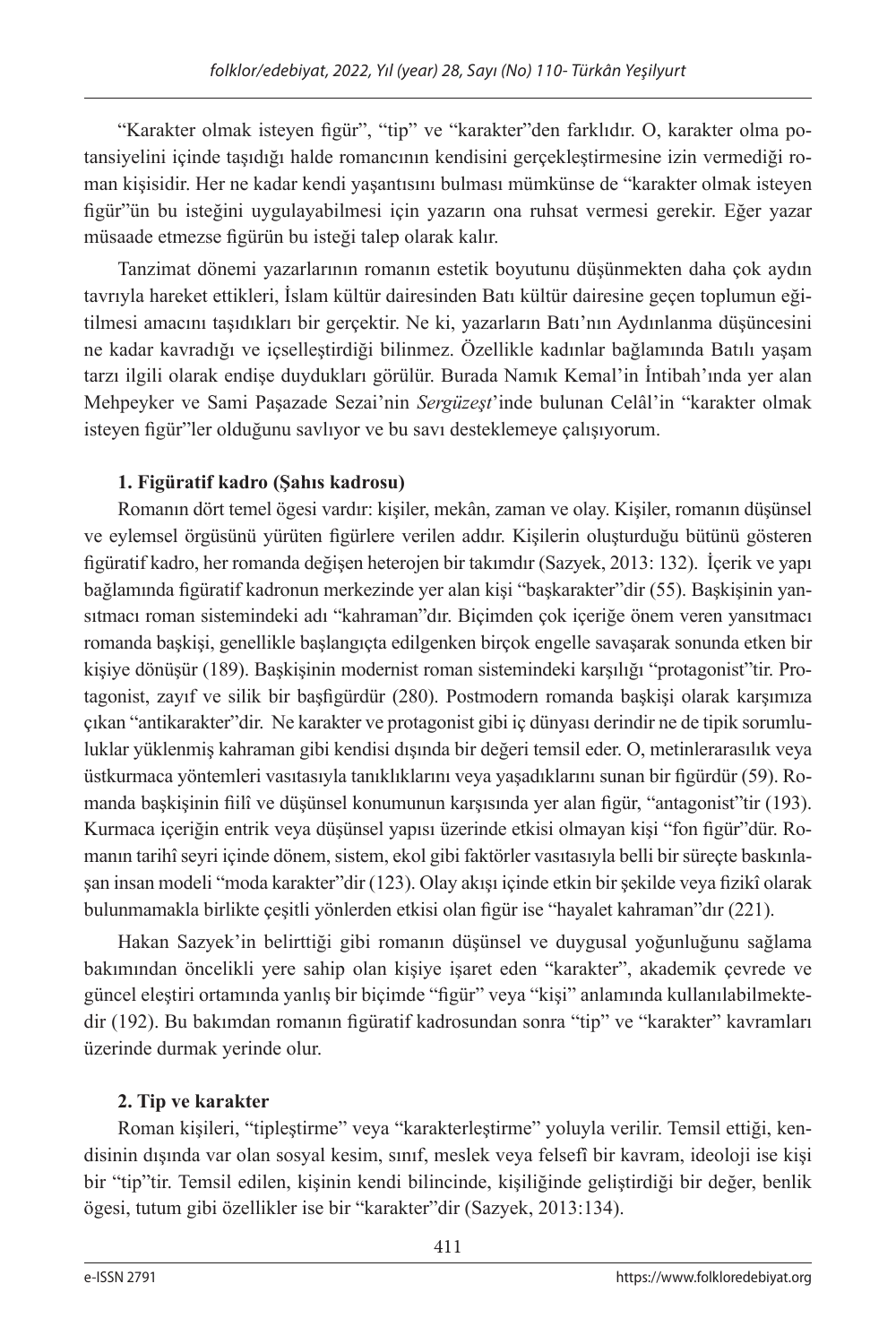Karakter ve tip olarak sunulan figürleri E. M. Forster, "yalınkat kişi" ve "yuvarlak kişi" olarak adlandırır: "Katıksız biçimiyle yalınkat roman kişisi, tek bir nitelik ya da düşünceden oluşur. Yapısına birden çok nitelik girdi mi, kenarlardan kıvrılarak yuvarlaklaşmaya başlar" (1985: 108).

Murat Belge, "Çeşitli Açılardan Roman Kişisi" adlı yazısında biçimci ve bireyci bir edebiyat anlayışına sahip kimselerin karakter, toplumsal bir edebiyatı savunanların tip yaratmaktan yana bir tavır aldıklarını belirtir. Ancak, bu iki tanımlama tarzının iki kavram arasına koyduğu karşıtlığın kendisine gereksiz ve yanlış göründüğünü ifade eder (1998: 23).

Semih Gümüş, "Romanda Tip Yaşıyor mu?" adlı yazısında günümüz insanının tipleştirmeye uygun olmadığını söyleyerek kavramın tarihselliğine vurgu yapar: "Günümüz insanı kategorilere sığdırılabilecek gibi değil. Aklın pek alamayacağı karmaşıklığı ve parçalara dağılmış bireysel gerçekliği karşısında, günümüz insanının tipiğini aramak boşuna" (2011: 30-31).

"Tip" ve "karakter"in tarihsel açıdan romanda karşılığı olduğu bir gerçektir. Ne var ki, roman kişilerini "tip" ve "karakter" olarak kesin ve net bir biçimde ayırmak günümüzde zor görünüyor.

## **3. Yazar ve karakter bağlamında "karakter olmak isteyen figür**

Roman kişilerinin çoğunlukla hayal ürünü ve kurmaca olduğu doğrudur. Yine de onların kendilerine ait dünyaları mevcuttur. Bu dünyayı kurmak için romancının roman ve insan hakkında donanımlı ve yüksek hayal gücüne sahip olması gerekir.

 "Karakter olmak isteyen figür", romancının kendisine kültürü, sınıfı, cinsiyeti, inancı, siyasi görüşünden kaynaklanan bakış açısını dayatmasına karşı çıkar. Kendisi olma yolunda özgürleşme mücadelesi verir. Yaşamın farklı olanaklarını ve olasılıklarını deneyimlemek ister. E. M. Forster da *Roman Sanatı* adlı kitabında roman kişisinin yazarın denetiminden çıkabileceğini ifade eder:

"Romandaki kişiler, başlangıçta bazı temel nitelikler gösterip sonradan bu temeller üstünde gelişmeye yanaşmayarak denetimden çıktıklarından, işini vaktinde bitirebilmek için yazarın kendisi kolları sıvamak zorunda kalır. Kişilerin denetimini elinden kaçırmıştır, ancak onlara sanki hâlâ kendi dilediğini yaptırıyormuş gibi bir görünüm içindedir. Adlarını dilinden düşürmez, konuşmalarını aktarır durur. Ne var ki, ya başlarını alıp gitmiştir bu kişiler ya da cansız birer kuklaya dönüşmüşlerdir.*"*(1985: 140)

"Karakter olmak isteyen figür"; olmak, yaşamak, olgunlaşmak, hâlden hâle geçmek için çabalar. O; mevcuttur, vardır, hazır bulunmaktadır. Ne ki, her var olanın olamadığı bir gerçektir. Bu bakımdan gelişeceği, değişip dönüşebileceği bir hayatı yaşamayı talep eder. "Karakter olmak isteyen figür"; eksik, yarım ve noksan bir biçimde karakterize edilmiştir. Romancının güdümünde kuklaya dönüşmüştür. Bu kuklayı, romancı amacına göre sevk ve idare etmek ister. Oysa "karakter olmak isteyen figür", yazarından ayrı kendine ait bir iç dünyaya sahiptir. Bu dünya yüzeysel değildir, derinleşebilir. Bu bakımdan "karakter olmak isteyen

412 413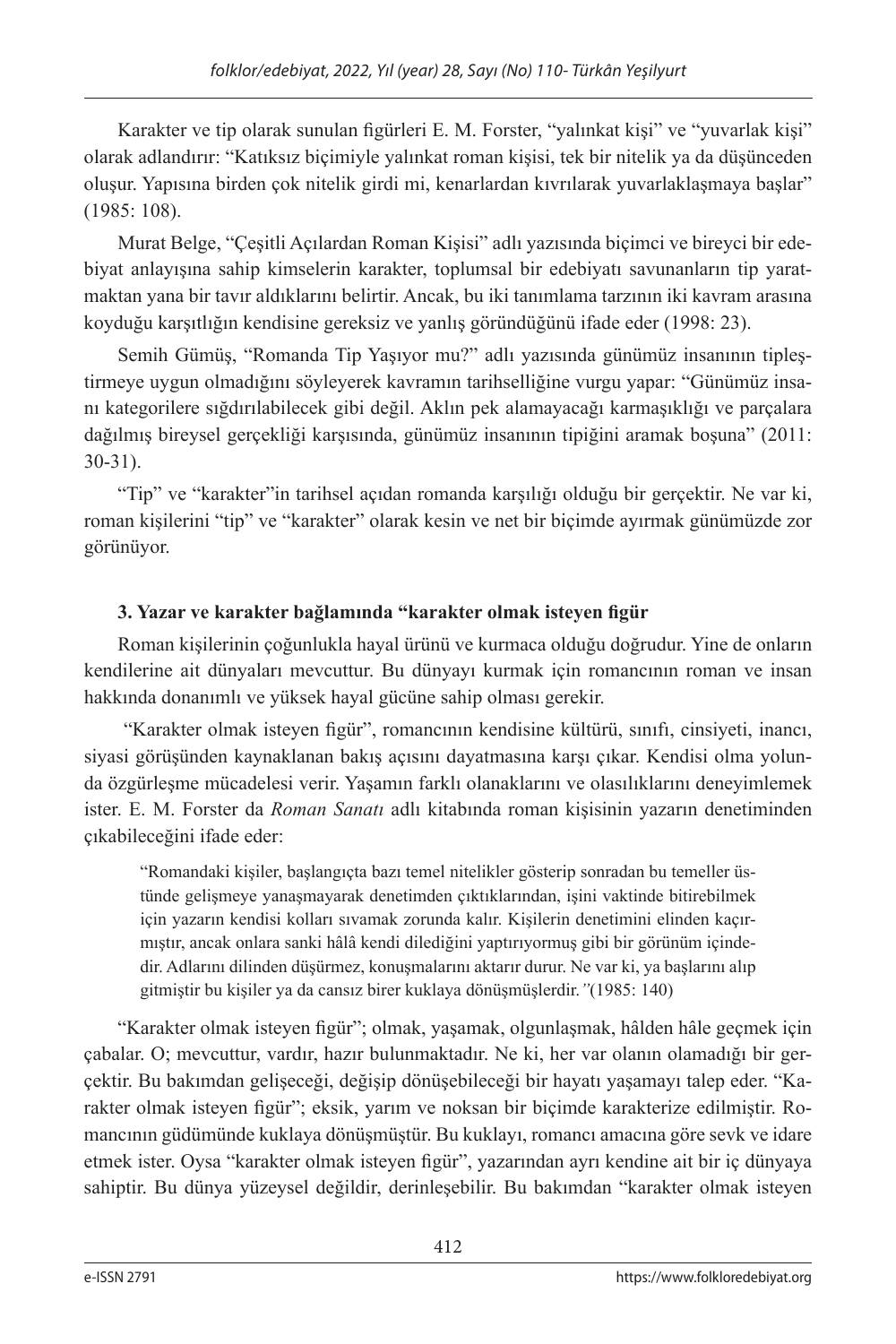figür", yazarın kuklası olmayı reddeder; ona başkaldırır. Ondan bağımsız olmak, kendisini gerçekleştirmek için çaba sarf eder. Başka bir deyişle yazgısına meydan okur. O, iplerini romancının eline veren bir kukla olmak istemez. Sevim Kahraman'ın *Eleştirinin Estetiği (Edebiyatta Aydınlanma ve Postmodern Gericilik)* adlı kitabında belirttiği gibi "yazar bir kukla gibi karakterlerini oynatarak tipik karakter oluşmasını engeller" (2020: 122). Yani yazar, "karakter olmak isteyen figür"ün karaktere dönüşmesinin önünü kapatır.

Romancı, bazen "karakter olmak isteyen figür"e toleranslı olsa bile çoğunlukla ona karşı sert ve katı bir tutum sergiler. Çünkü gelenekçi, kuralcı ve ahlakçıdır. "Karakter olmak isteyen figür" üzerine baskı kurar. Bu baskı karşısında figür tepkisiz kalmaz. E. M. Forster'ın *Roman Sanatı* adlı kitabında belirttiği gibi roman kişileri yazarın sıkı denetimine karşı çıkar:

"Roman kişileri gel deyince uysalca gelirler; ama aslında başkaldırma duygusuyla doludurlar, çünkü pek çok bakımdan gerçek insanlara benzerler. Kendi başlarına buyruk olmaya çalışır, bu yüzden de ikide bir romanın temel amacına ters düşen davranışlarda bulunurlar. Yazarın elinden kurtulur, denetim dışına çıkarlar. Romancının yarattığı dünyanın insanları olmakla birlikte çoğunlukla o dünya ile uyum içinde değildirler. Kendilerine tam bir özgürlük verilecek olursa, tekmeyi basıp romanı parça parça ederler; çok sıkı bir denetim altında tutulacak olurlarsa, ölüp giderek öç alır, kitabı içten içe çürüterek yok ederler." (1985: 107)

Romancı, özgürleşme yolunda çaba gösteren "karakter olmak isteyen figür"e gizli direnç gösterir. Gizli direnç, doğrudan ve açık değil; egemen ideoloji, toplum baskısı, oto sansür, önyargı gibi dolaylı ve kapalı bir biçimde ortaya çıkan yaklaşımlardır. Romancı ile "karakter olmak isteyen figür" arasında uyumsuzluk vardır. İlki ikincisinin söylemek istediklerini dile getirmesine müsaade etmez. Oysa "karakter olmak isteyen figür" içinde karakter olma potansiyeli taşır. Romancı, kişisel görüşlerini "karakter olmak isteyen figür"e uygulamak isterken o, romancının kişiliğinden bağımsız olarak kendi düşüncelerini ortaya sermek için uğraşır. François Mauriac da "Romancı ve Kişileri" adlı yazısında yazara karşı kendi düşüncelerine ve yaşamına sahip çıkan roman kişilerinden söz eder:

"Roman kişileri bizim buyruğumuz altında değildir. İçlerinde dik başlı olanlar, bizim düşüncemize katılmayanlar ve onları yaymağa yanaşmayanlar da bulunur. Bunlardan, benim düşüncelerime taban tabana karşı olanlarını, sözgelimi son derece kilise düşmanı olanlarını tanırım. Bunların konuşmalarıyla yüzüm kızarmıştır benim. Ne var, kitaplarımızdaki kişilerden birini sözcü olarak kullanmaya kalkışmamız da iyiye yorulamaz. Roman kişisi kendisinden istediğimiz şeye hemen kolayca boyun eğerse bu, onun, çokluk özel bir hayattan yoksun olduğunu ve bizim elimizde de pöstekiden öteye geçemediğini ortaya koyar." (1964: 715)

Bütün roman kişileri gibi "karakter olmak isteyen figür" de sevilme ihtiyacı duyar. Romancının roman kişileri arasında taraf tuttuğu; genellikle "karakter olmak isteyen figür"e sevgisiz yaklaştığı görülür. Bu sevgisizlik yargılama, küçümseme, damgalama şeklinde ortaya çıkar. Yazar; önyargı, peşin hüküm ve basmakalıp düşünceleri roman kişileri üzerinden yeniden üretir. Ancak, bu durum "aşırı sevgi" olarak tam tersi bir şekilde de tezahür edebilir. Başka bir deyişle "marazi sevgi" şeklinde olabilir. Yani yazar, roman kişisini idealize eder, yüceltir.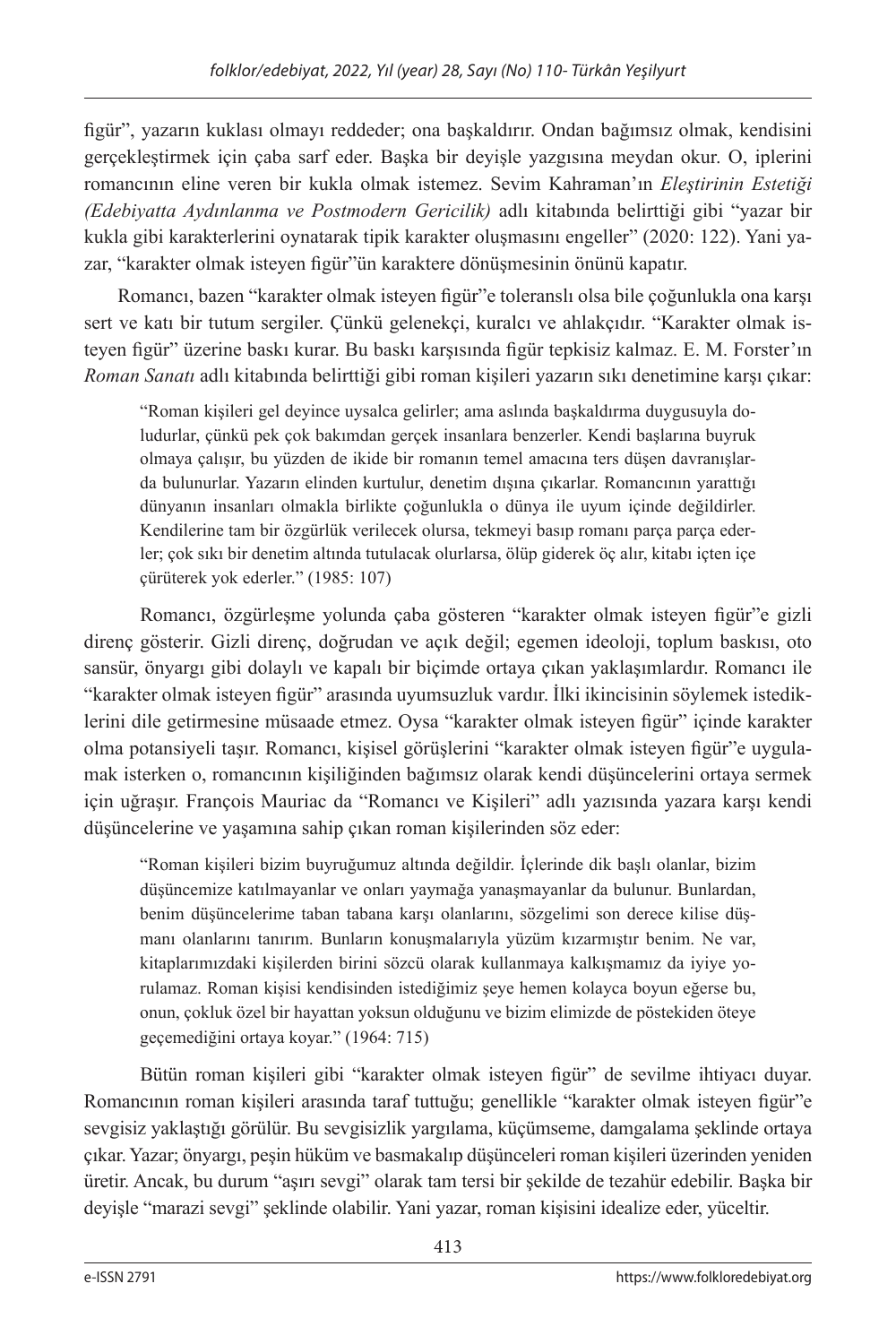Susie Hodge, romantik sanatçıların "duyguya mantıktan, sezgiye akıldan daha fazla değer verdi[klerini]" (2015: 58) belirtir. Bu nedenle romantik edebiyatçılar, roman kişilerine akılcı ve mantıklı bir biçimde yaklaşmaz. Nurullah Çetin, romantik yazarların kurmaca kişilere karşı tarafsız davranmadıklarını onların ya yanlarında ya da karşılarında durduklarını ifade eder:

"Ürettikleri roman kişilerini gerçek kişilikleriyle olduğu gibi vermek yerine onlar üzerinde istedikleri gibi tasarrufta bulunurlar. Nesnel bir kişilik sunmak yerine kendi duygu ve yargılarına göre ürettikleri öznel, yanlı kişiliklere yer verirler. Kişiler karşısında tarafsız değillerdir. Kişileri beğenirler ya da onlardan nefret ederler ve bu duygularını açıkça belirtirler. Kişileri savunurlar veya suçlarlar ve onları iyi ve kötü gösterirler. Okuyucuyu yorum yapma konusunda yönlendirirler. Okuyucuya "şu kişiyi seviniz" veya "şundan ben nefret ediyorum siz de ediniz" demek isterler." (2005: 75)

"Karakter olmak isteyen figür" canlı ve derin olabilme potansiyelini içinde taşır. Luigi Pirandello, *Altı Şahıs Yazarını Arıyor* adlı oyununun "Ön Söz"ünde karakterlerinin nefeslerini duyacak kadar canlı olduklarını ifade eder:

"Şu kadarını söyleyebilirim ki, onları (şimdi sahnede görülen o altı şahsı) hiç de aramadığım halde, elle tutulacak, hatta nefes alışları işitilebilecek şekilde, canlı, diri olarak karşımda buldum. Her biri kendi ıstırabı ile hepsi de karşılıklı birtakım hadiselerin meydana gelmesi ve gelişmesi ile birbirlerine sıkıca bağlanmış olarak şahıslardan, ihtiras ve ıstıraplardan, başlarından geçen olaylardan, bir roman, bir piyes, hiç olmazsa bir hikâye yazmam için orada bekliyorlardı. Canlı olarak doğmuşlardı, yaşamak istiyorlardı." (1949: 17)

Suut Kemal Yetkin, Halit Ziya Uşaklıgil'e dayanarak roman kişilerinin canlı olduğunu, genellikle onlara, gerçekten yaşamış, ancak bugün yalnızca hatıraları kalmış birer varlık gözüyle baktığımızı ifade eder:

"Üstat Halit Ziya Uşaklıgil de bana yazdığı mektubun sonunda bu hakikate işaret etmektedir: Firdevs, Nihal, Bihter, hele bedbaht Beşir, şimdi uzaktan bunları düşünürken hepsini ayrı ayrı görüyor zannındayım. Hele Nihal gözlerimin önünde sapsarı, süzgün simasıyla hep ada çamlıklarında babasının yanında dolaşıyor gibidir. Beşir'in öksürüklerini işitiyorum." (2007: 13)

Romancının kendisini tek yönlü olmaya zorlamasına karşılık "karakter olmak isteyen figür", çok yönlülüğünü açığa çıkarmaya gayret eder. Romancı, "karakter olmak isteyen figür"ü, kendi ufkunun sınırları içine çeker. O, romancının ufkunun sınırlarını aşmak isteyen kişidir. İnsan ruhunun dolambaçlı yollarını kat etme cesaretine sahiptir. Ne var ki, yazar onu anlayamaz. Walter Besant, *Kurgu Sanatı*'nda yazarın anlamadığı roman kişisinin gelişemediğini belirtir:

"Kurguda karakterler insanın aklından olanca haşmetleriyle çıkıvermezler. Gelişirler; bazen yavaş bazen de hızlı bir şekilde. İlk yaradılış anlarından, yani görülüp yakalandıkları ilk andan itibaren neredeyse zihinsel çaba gerektirmeksizin devamlı gelişirler. Eğer gelişmez ve her geçen gün daha belirgin bir hal almazlarsa bir an önce bir kenara bırakılıp derhal unutulsalar yeridir, çünkü bir yazarın yaratmaya çalıştığı karakteri anlamadığının kanıtıdır." (2018: 28)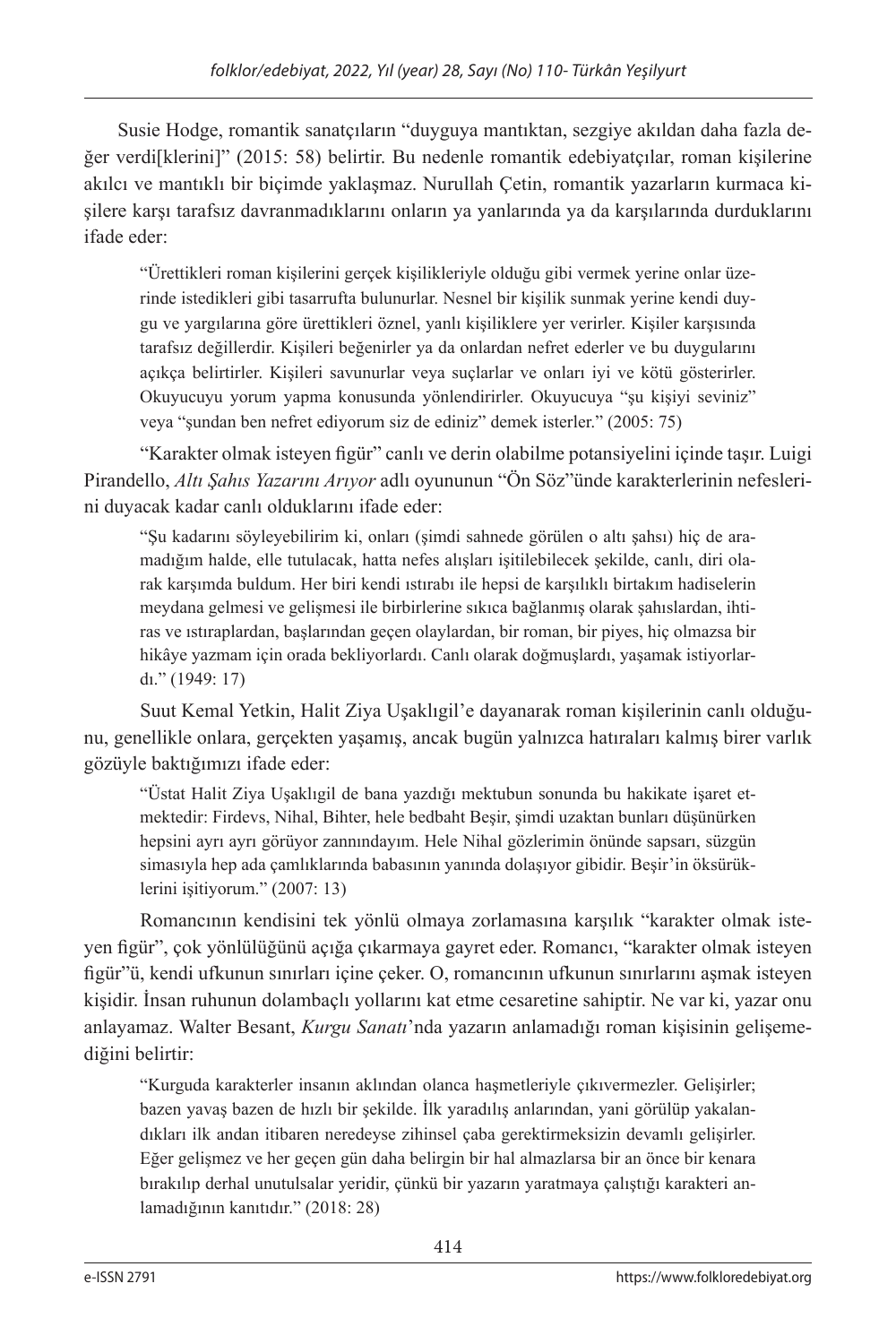Romancı, "karakter olmak isteyen figür" ile okuyucu arasına girer. Onun hakkında sadece okuyucuya bilgi vermekle kalmaz; aynı zamanda onunla ilgili yorum, hatta dedikodu yapar. Aslında "karakter olmak isteyen figür" ile ilgili olarak okuyucuyu manipüle eder.

Romancı kendi planı doğrultusunda onu tahakkümü altına almak isterken "karakter olmak isteyen figür" yazara itaat etmeyip iradesini ortaya koymaya çalışır. Walter Mosley de yazarı roman kişilerinin kendi iradeleri olduğu noktasında uyarır: "Hayatını beşikten mezara bilsen bile nihayetinde yarattığın karakterin kendi iradesinin olduğunu, hatları iyi belirlenmiş başka karakterlerle karşılaştığını, bu karakterlerin onu yolunu değiştirmeye zorladığını, böylelikle özenle tasarladığın şablon ve planların saptığını göreceksin" (2020: 38). Raymond Williams ise *Marksizm ve Edebiyat* adlı kitabında "karakterin iradesi" ile ilgili olarak şu saptamayı yapar:

"Çok iyi bilinen bir durum, yazarın tanıdığı ya da gözlemlediği bir insandan çıkması ve bu kişiyi yeniden üretme sürecinin belirli bir aşamasında farklı birtakım şeylerin oluştuğunun farkına varmasıdır. Bu farklı oluşumu genellikle karakterin "kendi iradesini" (yaşamını) bulması olarak betimleriz. Bu durumda gerçekte olan nedir? Bu, oldukça değişken etkin bin bir süreç gibi görünür. Dürdüğü müddetçe "yaratıyor" değil de başka (dış) bir bilgi kaynağı ile çoğunlukla alçakgönüllü bir ilişki olarak yorumlanır. Bu süreç genellikle gizemci bir tavırla betimlenir. Ben dilde içkin olan maddiliğin (ve dolayısıyla da nesnelleşmiş toplumsallığın) sonucu olarak betimlerdim." (1990: 165-166)

Gerek Walter Mosley gerek Raymond Williams roman kişilerinin kendi iradeleri olduğuna işaret eder. Yazarın onların bütün hayat hikâyelerini biliyor olması bu gerçeği değiştirmez. Gabriel Garcia Marquez de Ernesto Gonzalez Bermoje ile yaptığı bir söyleşide onun "karakter yönünü bulur" sözüne şu karşılığı verir: "Yani yönünü buldu. *Yüzyıllık Yalnızlık*'ta bile albay Aureliano Buendia'nın diğer kitaplardaki gibi marjinal, Macondo'dan öylesine geçen bir karakter olarak kalacağını sanmıştım. Fakat bu en baştaydı, kitap ilerlerken olacak şeylerin çoğunu bilmiyordum" (2016: 8). Kısacası Marquez, karakterin kendisinin kendi yönünü tayin ettiğini söyler.

Suut Kemal Yetkin, roman kişilerinin "gerçek dediğimiz insanlar gibi hatta onlardan daha çok düşünen, duyan, didinen, sevinç ve acı duyan birtakım varlıklar" (2007: 10) olduğunu ifade eder.

Başlangıçta son derece canlı olan "karakter olmak isteyen figür" yazarın baskısı, engellemesi veya müdahale etmesi sebebiyle travma sonrası gerileme yaşar. Bazen bu gerileme karakter gelişiminin tamamıyla durmasıyla sonuçlanabilir.

## **4. Anlatıcı ve bakış açısı bağlamında "Karakter olmak isteyen figür"**

"Karakter olmak isteyen figür"ü anlayabilmek için ona yalnızca yazar ve karakter değil, aynı zamanda anlatıcı ve bakış açısı bağlamında değerlendirmek gerekir. Roman anlatıcının etrafında şekillenir: "İtibari bir varlık olan anlatıcı, eserde, yazarın dilini kullanarak ait olduğu âleme ait mekânı, şahıs kadrosunu ve hayat tezahürlerini nakleder veya dikkatlere sunar" (Aktaş, 2000: 89). Roman sanatında üç anlatıcı tipi söz konusudur: Birinci tekil kişi anlatıcı (Ben), ikinci tekil/çoğul kişi anlatıcı (Sen/Siz) ve üçüncü tekil kişi anlatıcı (O). Üçüncü tekil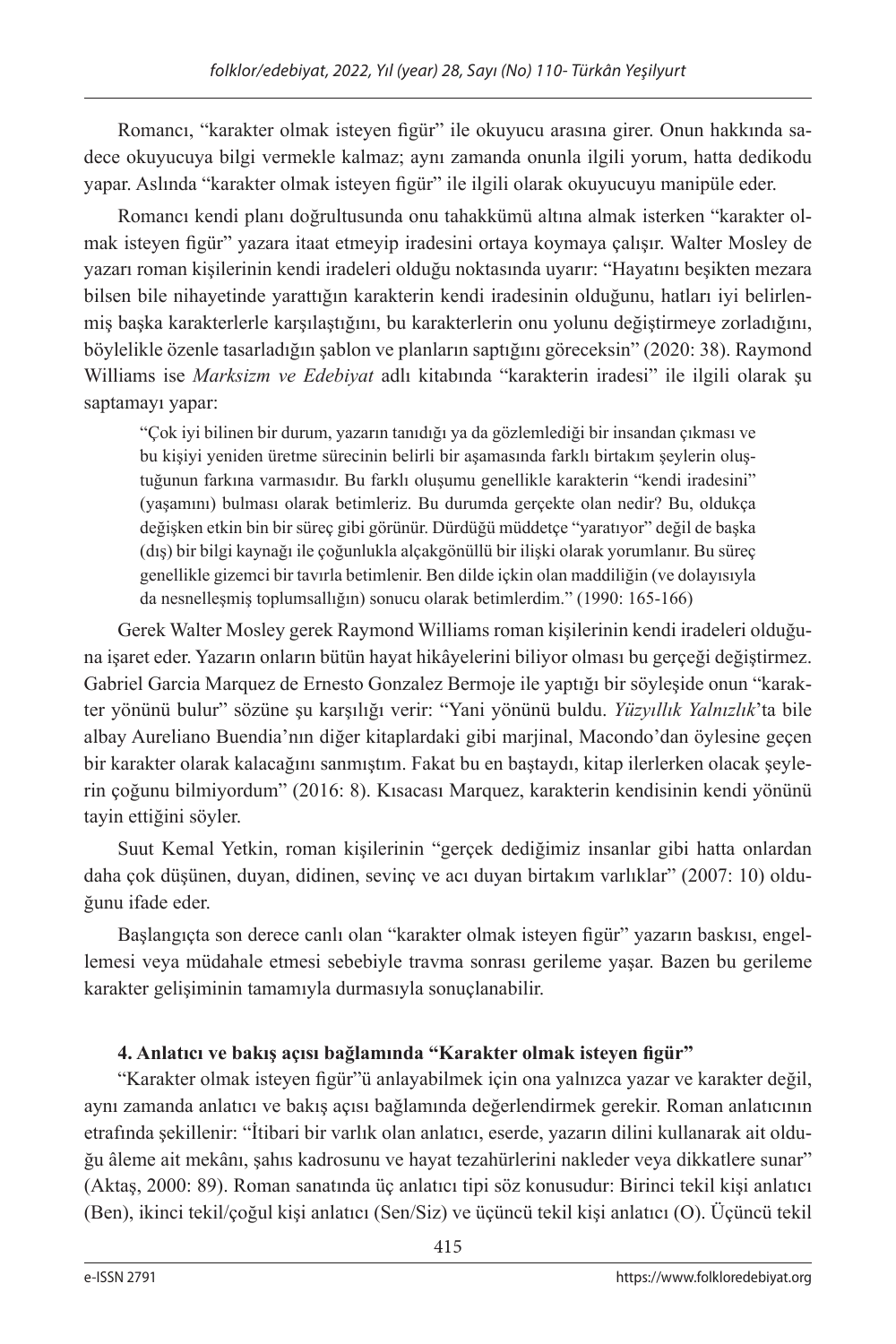kişi anlatıcı, anlatıcının olaylar ve kişiler karşısında takındığı tutum bakımından "tanrısal", "yansız" ve "kişisel" olmak üzere üç düzeyde gerçekleşir. Tanrısal anlatıcı, varlığıyla her yerde hazır ve nazır olduğunu hissettirir. Kendini gizleme gereği duymaz. O, insanüstü donanımlı, erişilmez bir varlıktır (Tekin, 2019: 31). Anlatıcının romanın içeriğine yaptığı yorumlar ve müdahaleler tanrısal anlatım tarzı kapsamında "yazar-anlatıcı"ya somut bir kimlik kazandırır (38). Bu bakımdan "hâkim bakış açısından hareketle yazılmış eserlerdeki anlatıcıya yazar-anlatıcı" adı verilir (Aktaş, 2000: 89).

Romanın oluşması için tek başına anlatıcının varlığı yeterli olmaz. Bununla birlikte yazarın, anlatıcının bakış açısını da belirlemesi gerekir. Bakış açısı anlatıcının olaylara nasıl baktığını gösterir. Yani "bakış açısı anlatma esasına bağlı metinlerde vaka zincirlerinin ve bu zincirin meydana gelmesinde kullanılan mekân, zaman, şahıs kadrosu gibi unsurların kim tarafından görüldüğü, idrak edildiği ve kim tarafından, kime nakledilmekte olduğu sorularına verilen cevaptan başka bir şey değildir" (Aktaş, 2000: 78). Farklı bakış açıları söz konusudur: tanrısal bakış açısı, gözlemci figürün bakış açısı, tekil bakış açısı ve çoğul bakış açısı. Bunlardan tanrısal bakış açısı her şeyi bilme, görme, sezme, geçmişten geleceğe haber verme esaslarına dayanır. Gözlemci figürün bakış açısı ve tekil bakış açısında olduğu gibi tanrısal bakış açısı, tekçi anlayışa sahiptir; muktedirdir; ihtimallere yer vermez.

## **5. Karakter olmak isteyen Mehpeyker**

Şerif Aktaş'ın "Roman Hakkında" adlı yazısında belirttiği gibi Mehpeyker, başlangıçta Ali Bey'in saflığı ve güzelliğine vurulur (2015: VI). Çocukluğundan beri yaşadığı zor hayat nedeniyle Mehpeyker'in Ali Bey'in halis dünyasından etkilenmesi doğaldır. O, Ali Bey'in evlilik teklifini kendisini ona yakıştıramadığı için reddeder. Yine de kendisini düştüğü kötü yoldan kurtaracak olan tek kişinin o olduğunu hayal eder: "Elimden tutup da beni düştüğüm mezbeleden kurtarmaya muktedir dünyada bir sizi tasavvur ettim" (2015: 63). Onunla tanıştıktan sonra kimseye yüzünü göstermez: "Eğer işaretinizi aldıktan sonra yüzümü bir erkeğe gösterdimse, hatta tatil günleri buraya geldiğim zamanlardan başka- bir kerre sokağa çıktımsa beni öldürün" (64-65). Ali Bey ile birlikteyken kendini cennette gibi hisseder: "Birkaç günler dünyada iken cennette gibi yaşadım" (63).

Daha on dört-on beş yaşına gelmeden birçok sıkıntı çekmiş olan Mehpeyker, gerçekten Ali'ye, daha doğrusu "saf Ali"ye âşık olmuştur. Ali'yle ilk cinsel yakınlaşmalarından önce Mehpeyker, açtığı "canfes bohça"sıyla, bu bohçadan çıkardığı el emeği terliklerle, yaşayamadığı saflığını ve samimiyetini ortaya koyar:

"İçeri girdikleri gibi Mehpeyker hemen dolaba koştu. İçinden bir canfes bohça çıkardı. Yanındaki iskemlenin üzerinde açtı. Bey'i bir diğer iskemleye ik'at ile soydu. Sincabî hâreden bir gecelikle üzerine yine o kumaşa kaplanmış bir Feyyum kürk giydirdi. Potinlerini yine kendi çekerek ayaklarının altına:

" \_Elimin emeğidir, lâyık değilse de, lütfen müsaade buyurunuz, hâk-pâyenize yüz sürsün" yollu nükte-perdazlıklarla her birinin üzerine yün ipeğinden gayet resimli bir kabartma tûtî kuşu işlenmiş bir çift terlik vaz' eyledi." (Namık Kemal 2015: 71)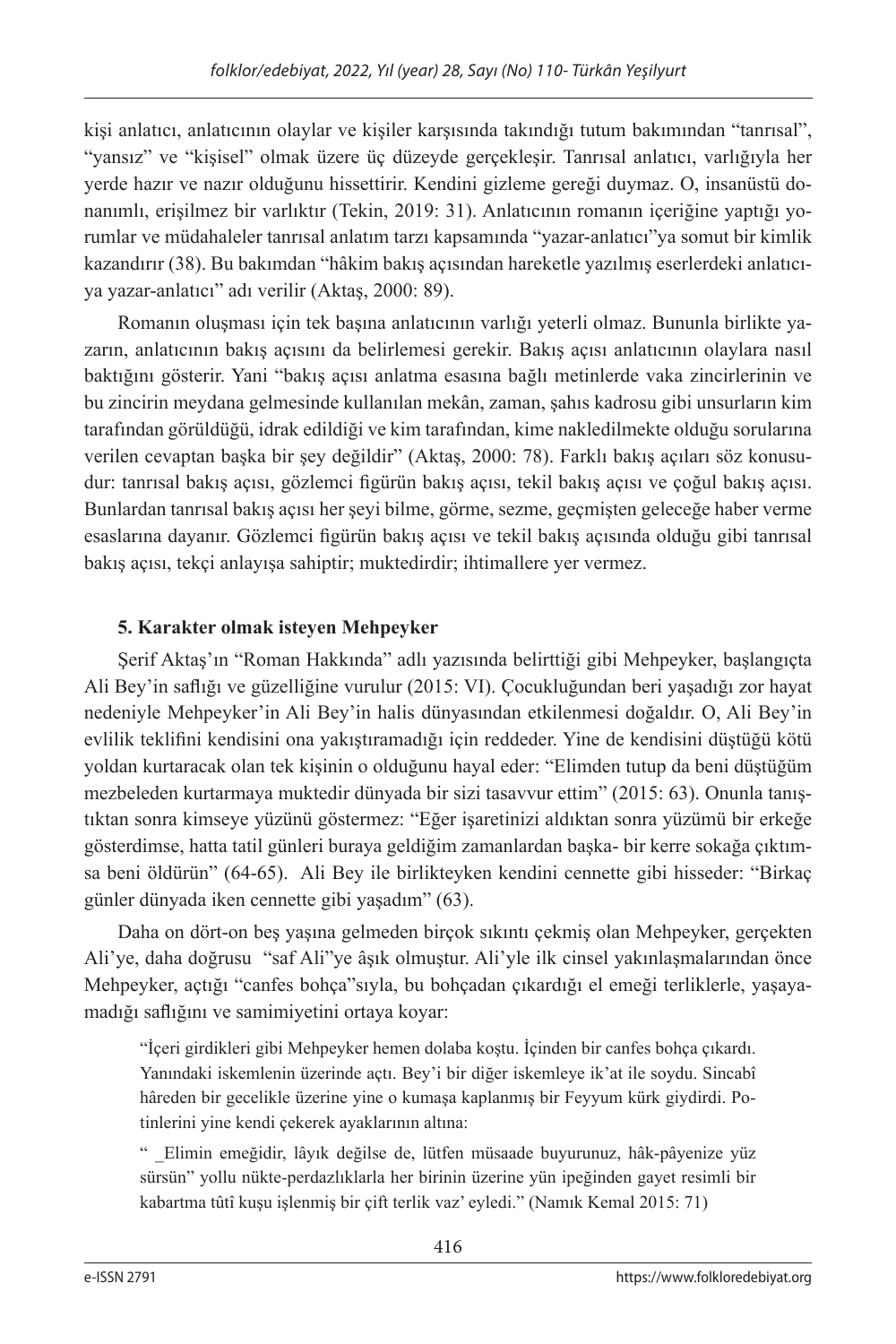Ali Bey, kendisinden kimliğini gizlemeyen Mehpeyker ile bir süredir birlikte olduğu hâlde, Mehpeyker'i bir gece evde bulamayınca ona karşı duyduğu muhabbet, hızlı bir biçimde nefrete dönüşür:

"Mizacı ise ülfetten inhimâke ne kadar sühûletle tebeddül ederse muhabbetten nefrete dahi o kadar sür'atle intikal eylediğinden ve evvel ü ahir bir gün gelip de kelâl vermesi umur-ı tabiiyeden olan sevda-yı bî-ismetânesinin her türlü ezvâkını geçirdiğinden Mehpeyker'ce bir kerre görüp de hakkında hâsıl ettiği mütalâatı yüzüne karşı söyleyerek bâr-ı tahkîri altında istediği gibi ezmek hâhişinden başka bir ilişiği kalmamış ve kalbi, zihni bütün bütün validesine ettiği muamelenin telâfisine çâre aramakla iştigâle başlamıştı." (94- 95)

Mehpeyker, kendisiyle münasebetini artık kesmek istediğini bildirmek üzere gittiği Abdullah Efendi'den ayrılıp eve döndüğünde Ali Bey, onu dinleyip anlamaya çalışmadığı için kötü hayattan kurtulma çabasını da göremez. Dört yüz altınlık kâğıt paraları başına fırlatarak onu aşağılar: "Artık usanç geldi, al ücretini de biraz da var yeni peydâh ettiğin dostlarını eğlendir! dedi ve süratle koynundan çıkardığı dört yüz altınlık evrâk-ı nakdiyeyi başına atarak kapıya doğru şitâb eyledi" (99).

Mehpeyker, Ali Bey üzerine attığı paralarla kendisini aşağılamış olsa da -kıskançlığına vererek- bir süre ümitle onun geri dönmesini bekler. Sonra ona gönderdiği notun karşılığı olarak "Ben gönlümü tevdi edecek bir câ-yi ismet buldum" (112) cevabını alınca haset duygusu canlanır. "Câ-yı ismet" yani "namusluluk, temizlik mekânı" sözü ona hakaretten ağır gelir.

Mehpeyker'in yaşadığı hayattan kurtulma ümidi Ali Bey'in kendisine dolaylı olarak namussuz demesiyle ortadan kalkar. O, Ali Bey'in gönlünü düşürdüğü kadını, Dilâşub'u kötü yola düşürmek için Abdullah Efendi ile işbirliği yapar. Dilâşub'u kötü yola düşüremese de çeşitli oyunlarla Ali Bey'in gözünden düşürerek onun esirciye satılmasını sağlar. Dilâşub'u satın alan Mehpeyker kendisine hizmetçi eder. Böylece Ali Bey'in geri döneceğini sanır. Ancak hileyle hazırladığı işret meclisinde karşılaştığı kişi sevdiği, saf Ali Bey değil, çapkın Ali Bey'dir:

"Mehpeyker için bu muamele yalnız evvel gördüğü şiddetlerden değil dünyada tasavvur edebildiği hakaretlerin cümlesinden şenî idi. O soğukluk, o kayıtsızlık bayağı bürudet-i mevt gibi vücudunun her tarafına yayıldı. Gönlündeki heves nerede kalır, kabil-i galeyan olan her türlü hissiyatını bütün bütün mahveyledi. Hiçbir lakırdı söylemeye muktedir olamaksızın duvarlara çarpmış cemât gibi yuvarlanır yolda bir hareket-i kısriye ile odadan çekildi." (144)

İşret meclisinde karşılaşmasından sonra Mehpeyker, Ali Bey'i "nazlı bir maşuk değil kanlı bir düşman" (145) olarak görür. Ali Bey ile ilgili olarak her hayal kırıklığına uğradığında Abdullah Efendi'ye koşan Mehpeyker -intikam duygusuyla- onun Ali Bey'i öldürtme kararını kabul eder. Ne ki, Ali Bey'in bıçağının ucunda ölen Mehpeyker olur.

Mehpeyker; roman boyunca olmak, yaşamak, olgunlaşmak için halden hale geçer. Semih Gümüş, "Romanda Tip Yaşıyor mu?" adlı yazısında yazarla, roman kişisi arasındaki karşılıklı ilişkiye dikkat çeker: "Yazar kendi oluşum sürecini dayatıp kendi varoluş kanalını açmaya çalışan roman kişilerinin 'zor'uyla karşı karşıyadır" (2011: 32). Mehpeyker de kendi yolunda yürümek için yazarı zorlar. Bu bakımdan Mehpeyker, yazarın tasarladığı değil; kendi çizdiği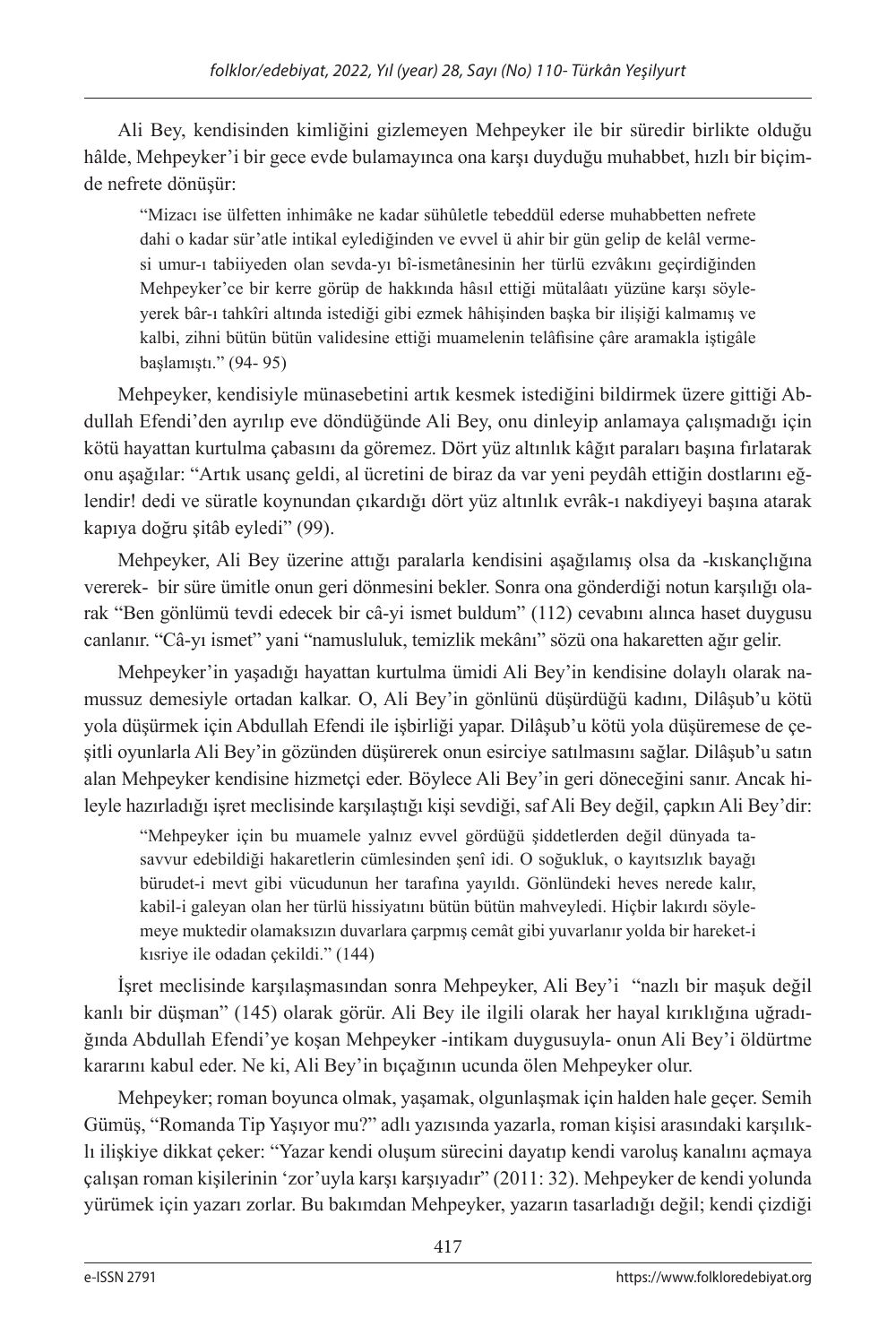portreyi hayata geçirmek isteyen "karakter olmak isteyen figür" için iyi bir örnektir. Ahmet Hamdi Tanpınar'ın belirttiği gibi o, romancının çizdiği portresine itiraz eder. Çünkü yazar onun kendisini ifade etmesine izin vermediği gibi olumsuz yönlerini öne çıkarır:

"Kitabın en canlı tipi şüphesiz Mehpeyker'dir. Fakat onu muharririn bize gösterdiği ışıkta değil de kendisi olarak almalıdır. Pek az kitapta muhayyilenin yarattığı şahıs o muhayyilenin kendisine bu küçük hikâyede olduğu kadar itiraz eder. Bu yüz kırk sayfa boyunca muharririn sesinden fazla biz behemehâl olduğunun dışına çıkarılmak istenen biçare kadının itirazlarını duyarız. "Fakat ben bu değilim… Ben hiçbir zaman düşündüğün insan olmadım!.. Bırakın da ben kendimi anlatayım…" der gibidir.

Fakat Namık Kemal her defasında onun sözünü keser yahut en kat'î hükümlerle ve en ağır kelimeleri kullanarak çerçeveler. Hiçbir romancı onun kadar kahramanının açıktan açığa düşmanı değildir. Hakikatte Namık Kemal bu hikâyede bir nevi ikilik içindedir. Bir taraftan Mehpeyker'i ve Ali Bey'e olan bağlılığını bütün kuvvetiyle anlatmak için lazım gelen her şeyi yapar. Diğer taraftan da okuyucuya onu en kötü çizgileriyle takdim eder." (2017: 396)

"Karakter olmak isteyen figür"; canlı, değişmeye ve dönüşmeye açık, yazarın ona çizdiği hayata itiraz edip kendi gerçekliğini yaşamak isteyen roman kişisidir. Tanpınar'ın yukardaki paragrafta belirttiği gibi Mehpeyker de canlı, yazarın ona çizdiği portreye itiraz eden, kendi olmak isteyen bir figürüdür.

Mehmet Kaplan, "İntibah" adlı yazısında yazarın Mehpeyker'in iç dünyasını ortaya koymakla birlikte ona karşı katı ve peşin hükümlü olduğunu ifade eder (2014: 116). İnci Enginün'e göre yazarın İntibah'taki roman kişilerinin psikolojisini anlamak açısından en çok haksızlık yaptığı kişi, Mehpeyker'den başkası değildir (2006: 231). Hülya Soyşekerci, "İntibah'ta Cariyeler ve Düşmüş Kadınlar" adlı yazısında yazarın Mehpeyker'den nefretle söz ettiğine dikkat çeker (2016: 10).

Yazarın Mehpeyker'e duyduğu nefretin arkasında önyargı ve peşin hüküm vardır. Çünkü Mehpeyker, kendi yarattığı kişi de olsa neticede "düşkün kadın"dır. Bu nedenle Cevdet Kudret'in belirttiği gibi yazara göre o hoş görülemez: "Katı bir ahlakçı olan yazar, düşmüş kadını düşmüş olduğu için suçlu görür, onun düşmekte sorumlu olmadığını bildiği ve açıkladığı hâlde yine de düşmüş kadını hoşgörü ile karşılamaz" (1987: 109-110).

Mehpeyker, kendisini Ali Bey'e yakıştırmadığından onun evlilik teklifini kabul etmemiş olsa da içten içe kendisini kötü yoldan kurtarabilecek tek kişinin o olduğunu düşünür. Onunla tanıştıktan sonra kimseye yüzünü göstermez. Hatta ilk cinsel yakınlaşmalarından önce bohçasından çıkardığı el emeği terlikleri ona giydirir. Kendisini evde bulamayan Ali Bey'in aşağılamalarını kıskançlığına verir. Bütün gayretiyle Ali Bey'i kazanmaya çalışır. Yeni bir hayata başlayabileceği ümidini içinde taşır. Ancak, Ali Bey'in "kendime namusluluk mekânı buldum" sözünün darbesiyle ruhsal gelişimi durur. Toplumun değer yargılarına uygun "kötü kadın" olarak ondan öç alma yoluna girer.

Yazar, basmakalıp düşünceleri aşamadığı için "karakter olmak isteyen figür"ün karaktere dönüşmesini sağlayamaz. Mehpeyker'in gayretlerine rağmen onun kötü yoldan kurtulmasına, yeni bir başlangıç yapmasına olanak tanımaz.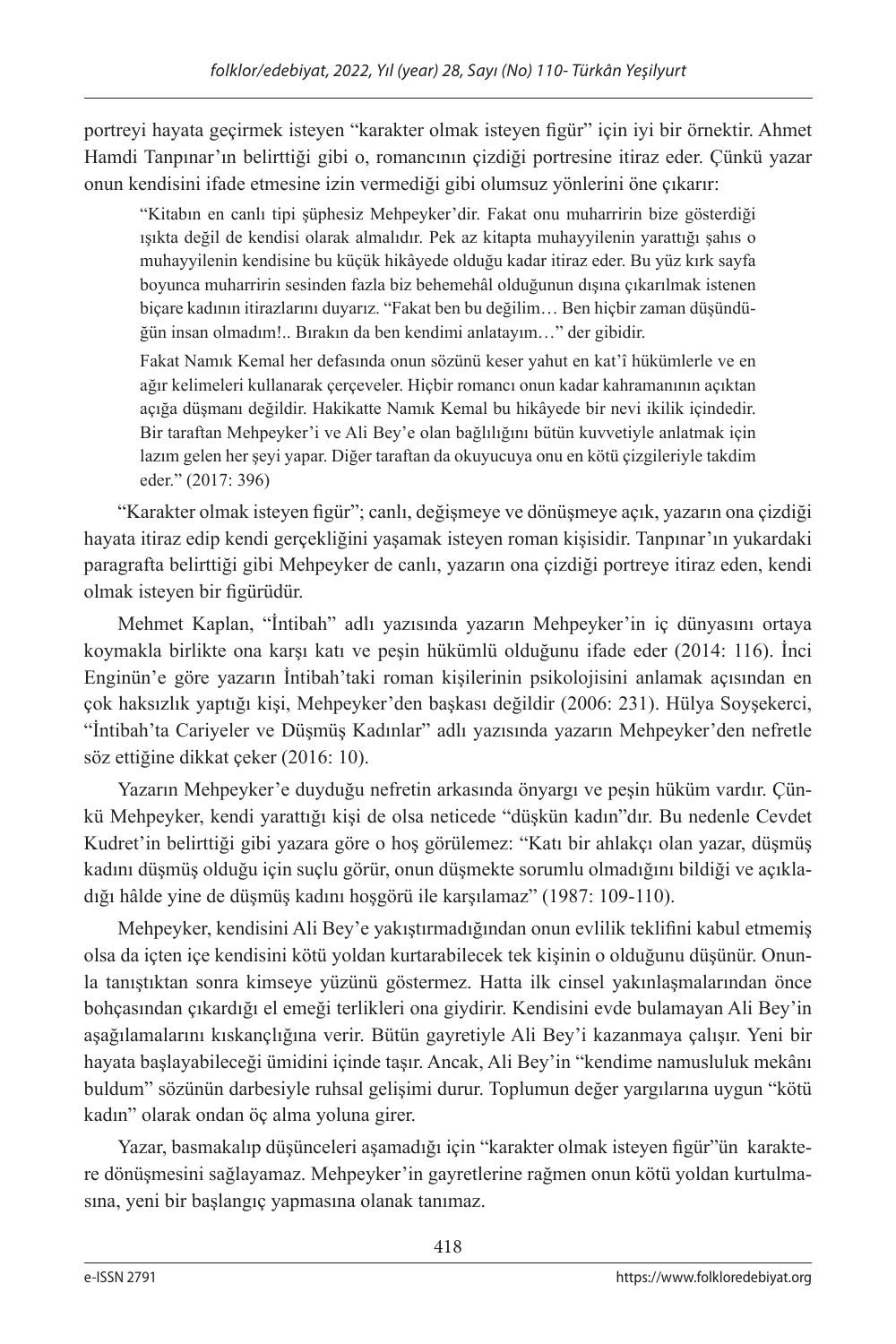Tanzimat döneminde edebiyatçı yalnızca edebiyatçı değil, aynı zamanda toplum mühendisliği yapan kişidir. Modernleşmek için toplumu bilgilendirme ve yönlendirme görevini üstlenir. Ancak, bu Selim Somuncu'nun belirttiği gibi "Türk-İslam değerlerine bağlı kalarak" (2015: 118) gerçekleştirilmelidir. Başta Ahmet Mithat Efendi, Namık Kemal olmak üzere birçok yazar, romanın içeriğine müdahale eder. Romanla ilgili olsun-olmasın kadın, ahlak, gibi birçok konuda görüşlerini roman kişileri vasıtası ile aktarırlar.

İntibah, her şeyi bilen yazar-anlatıcı ile yazılmıştır. Yazar-anlatıcı, yazarın Mehpeyker ile ilgili düşüncelerini aktarır. Onun sözcülüğünü yapar. Roman kişileri yazar-anlatıcı tarafından dayatılan dil ve üslupla ve onun adına konuşur (Tekin, 2019: 168). İntibah'da da yazar-anlatıcı, Mehpeyker'in kendisini ifade etmesine izin vermez. Onun düşüncelerini dile getirmesine müsaade etmediği gibi okuyucuyu da Mehpeyker'i "kötü kadın" olarak görmesi ve değerlendirmesi bağlamında yönlendirir. Yazar-anlatıcı, otoriter ve tekçi bakış açısına sahiptir. Bu bakımdan Mehpeyker'in ruhsal derinlik kazanma şansı yoktur. O, psikolojik değişim geçirebilme potansiyelini taşıdığı hâlde yazar-anlatıcının muktedir tavrı nedeniyle karaktere dönüşemeyerek "karakter olmak isteyen figür" olarak kalır. Yani Mehpeyker'in makûs talihi değişmez.

## **6. Karakter olmak isteyen Celâl**

Zehra Hanım ile Âsaf Paşa'nın oğlu Celâl; şişmanca, ela gözlü, geniş çehreli bir delikanlıdır. Neşeli bir kişiliğe sahiptir. Yirmi üç yaşındadır. Paris'te beş-altı yıl resim eğitimi almıştır. Ressam Celâl, annesinin hizmet cariyesi olarak satın aldığı Dilber'i model olarak kullanmaktadır.

"Karakter olmak isteyen figür", değişme ve dönüşme potansiyeline sahiptir. Celâl de karakter olma gücünü içinde taşır. O, resimlerinde Dilber'i bir model olarak kullanırken ona âdeta bir oyuncak gibi yaklaşır: "Bu oyuncak bana niçin bu kadar dokundu?" (Sami Paşazade Sezai, 2003: 32). Ne ki, Dilber'in içli içli ağlaması onu etkiler. Celâl'in Dilber'e bakışı değişir. Dilber'in göğsünün üzerinde eliyle tuttuğu resmini görünce onun gönlü de Dilber'e akar. Bu durum cariyeye yaklaşımını değiştirir. Hatta gerçek asaletin para ve mevkide olmayıp insanın kendinde olduğunu düşünür. Mehmet Kaplan'a göre "Celal Bey'i böyle düşünmeye sevk eden amil, genel hakikat ve değer hükmünden ziyade kendi hisleridir (2012: 364). Kaplan'ın değerlendirmesi doğrudur; ancak Celâl'in sevgiden kaynaklanan bu değişiminin hayatında karşılık bulabilmesi için yazarın da Dilber'in toplum nezdindeki yerini içselleştirmesi gerekir. Yani Celâl'in ruhsal gelişimini durdurmamalıdır. Sonuçta cariye mal gibi alınıp-satılan bir esirdir. Osmanlılarda köle sözcüğünün yerine daha çok esir kelimesi kullanılmıştır. Esir, başkasının tahakkümü altında yaşayan köle ve düşman elindeki tutsak anlamına gelir (Çelik, 2012: 43). Bu bakımdan üst sınıftan eğitimli bir erkeğin bir esire, cariyeye âşık olması toplum tarafından hoş karşılanmayan bir durumdur. Yazarın toplumsal engeli aşması hiç de kolay değildir.

Celâl'in cariye ile yakınlaştığını fark ettiği gece, annesi onun satılmasına karar verir ve sabah erkenden Dilber satılır. Ne annesi ne babası oğullarının bir cariyeyi sevmesini uygun bulmaz. Dilber'in satıldığı gece Celâl, amcasının yalısındadır. Sabah, eve döndüğünde henüz Dilber'in satıldığından habersizdir. Resim çalışırken odasına temizliğe gelen başka bir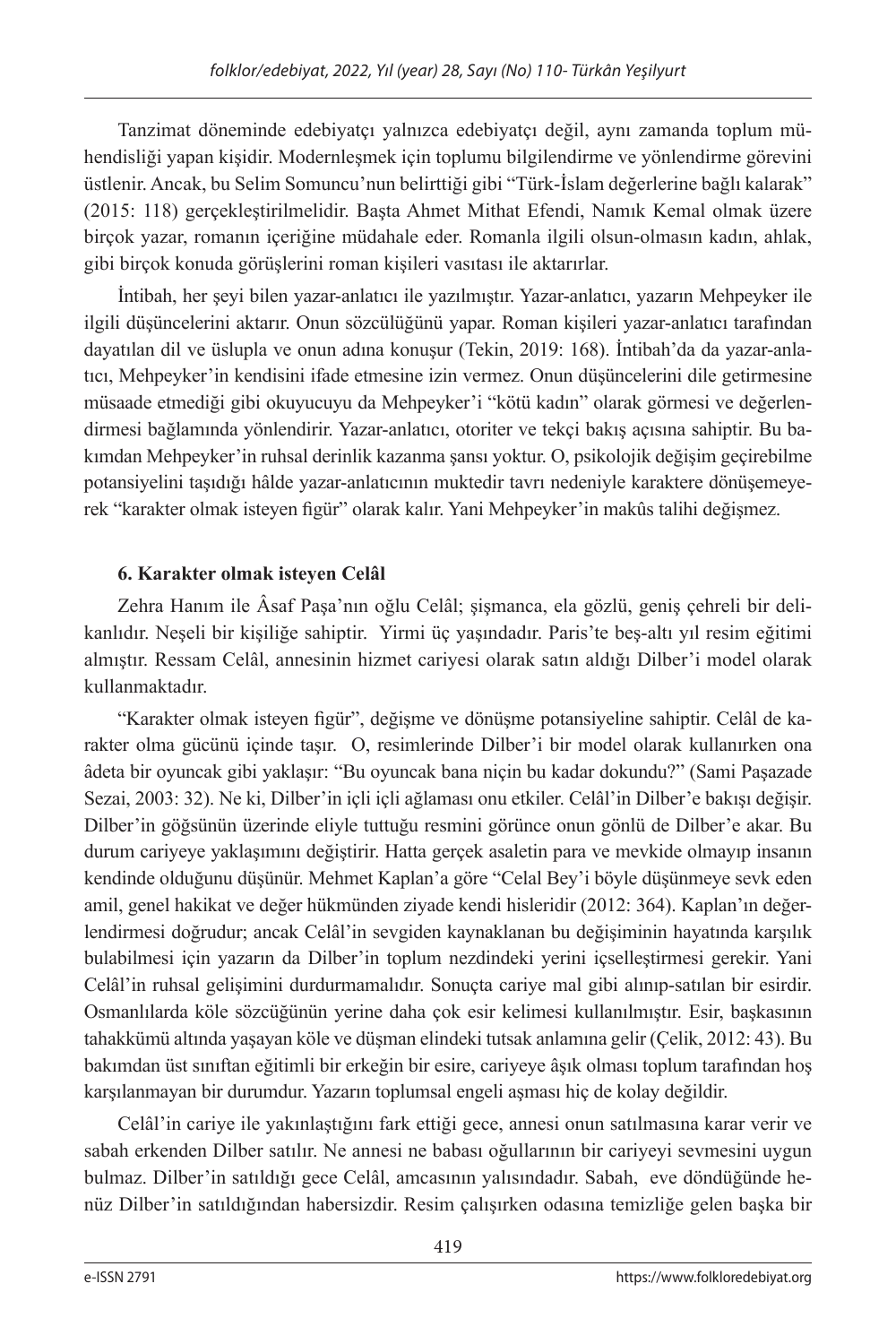cariyeden gerçeği öğrenince yere yığılır. Geceyi sayıklamalar içinde geçirir. Sabah yatağından kalkarak üzgün, mutsuz ve gamlı bir biçimde odasında dolaşıp durur. Sonra kimseye duyurmadan evden çıkar. Yürürken kendisini yorgun hissettiğinden bir ağacın altına oturur. Yoldan geçen rençperle sohbet edince üç gün önce tarlanın ötesindeki mezar başında ağlayan genç kadının Dilber olduğunu anlar. Yani Dilber'in evden ayrılışının üzerinden henüz üç gün geçmiştir. Celâl eve döndüğünde annesinin kucağında ağlar. Sonra mecnun gibi sokaklarda dolaşarak onu arar. Yolda gördüğü birini Dilber'e benzetir. Kendi kendine konuşur. Tanımadığı insanlarla kavga eder. Evde hayaller içinde dolaşırken kimseyi tanımaz olur. Sonunda hekim, Celâl'e beyin iltihabı teşhisi koyar.

Dilber'in satılmasının yaratığı travmayla Celâl'in ruhsal gelişimi durur. Celâl'in mecnunca hâllerinin gerçek sebebi ne olabilir? Yurtdışında eğitim almış, şen yaradılışlı, genç bir erkek daha makul davranamaz mıydı? Celâl, Dilber'in satıldığını hemen öğrenmiştir. Derhal harekete geçip onu bulamaz mıydı? Öte yandan Dilber'in satışını gösteren bir belge olması gerekmez mi? Daha önce Esirci Hacı Ömer, Harput Mal Müdürü Mustafa Efendi'ye Dilber'i satarken esaret vesikası hükmünde bir not yazdığını biliyoruz. Eğitimli bir kişi olan Celâl'den daha mantıklı davranması beklenir. Kadı defterleri, esir ticaretinin kayıt altına alındığını gösterir. Kaldı ki Celâl, Dilber'i satan esirci kadını bulmuştur. Ne ki yazar, Celâl'i edilgen hâle sokar: O, ateşler içinde yatar; sayıklar; mecnun gibi dolaşır; annesinin kucağında bir çocuk gibi ağlar, sokaklarda ona buna çatar; bayılır. Bu durum kendini gerçekleştirmek isteyip de gerçekleştiremeyen "karakter olmak isteyen figür"ün tepkileri, belirtileridir. O, kendisini neden gerçekleştirememektir?

İsmail Parlatır'ın belirttiği gibi kölelik Osmanlı sosyal hayatında benimsenmiş bir kurumdur:

"Köleliğin Türk sosyal hayatında eski bir geçmişi var. En eski yazılı belgelerden başlayarak tarihin akışı içinde kölelik kurumu, yakın çağlara kadar varlığını sürdürmüştür. Özellikle İslamiyet'in bu kuruma karşı toleranslı tavrı, onun Osmanlı sosyal hayatında önemli bir yer etmesini sağlamış; Harem'den başlayarak konak, köşk ve varlıklı ailelerin hayatına kadar geniş bir kullanım sahası yaratmıştır. Bunun sonucu olarak kölelik, gerek hukukî açıdan gerek ekonomik açıdan zaman zaman devletin gözetimi altına girmiştir. Nitekim değişik merkezlerde kurulan esir pazarları ve buralarda yapılan köle alım satımı bunun en açık örneğidir. Değişik yollardan elde edilen köleler, çeşitli işlerde kullanılmış; bunlar, ailenin bir ferdi olarak kabul edilmiş, üstelik bunlardan kimileri ikbale ermiş, devlet katına kadar yükselmiş, kimileri de sosyal hayatta hor görülmüş, kölelik damgasının ezikliği altında hayatlarının sonunu getirmeye çalışmışlardır.

Yüzyıllar boyu kendi kurumları ve kuralları ile varlığını sürdüren kölelik kurumu, biraz da dünya devletlerinin ortak kararları ve Osmanlı yönetiminin de bu kararlara uyması ile XX. yüzyıl başlarında yavaş yavaş sosyal hayattan çekilmiştir." (2019: 27-28)

Her şeyi bilen yazar-anlatıcı roman boyunca cariyeliğe karşı olduğunu ortaya koyar. Yazar da sanatçı duyarlığıyla *Sergüzeşt*'te kölelik kurumuna karşı çıksa bile bu kurumu benimsemiş bir toplumda yetişmiştir. Konakta büyümüş biri olarak küçük yaştan itibaren cariyeleri yakından tanımıştır. Daha önemlisi yazarın kendi annesi de Kafkasyalı bir cariyeyken evliliği sayesinde Osmanlı üst sınıfına geçmiş bir kadındır. Bu bakımdan yazarın köleliğe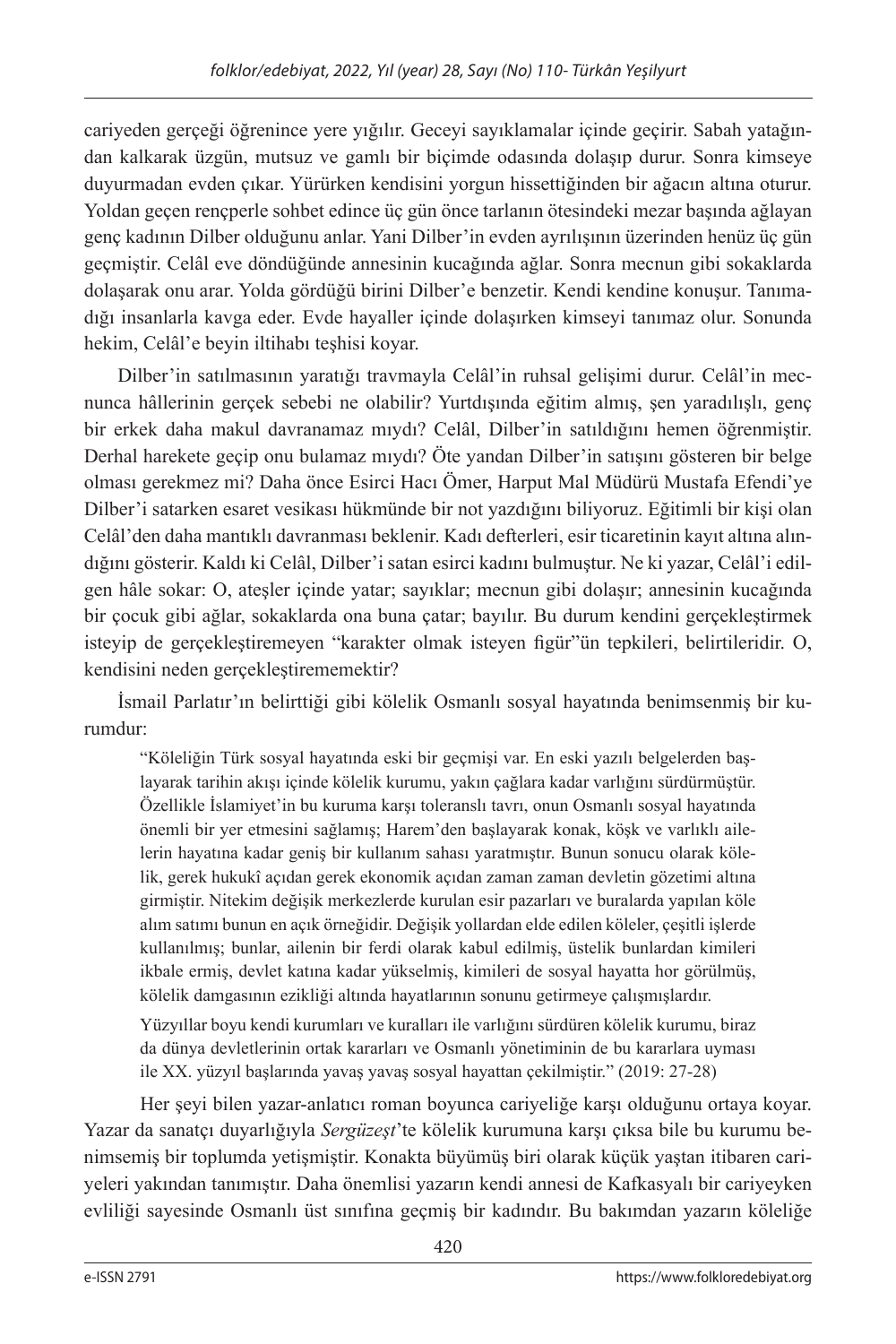itiraz etmesi doğaldır. Ancak toplumun kölelikle ilgili değer yargılarını aşmanın kolay olmadığının bilincindedir. Bu nedenle *Sergüzeşt*'te "toplumun acımasız değer yargısı iki genci ayırdığı gibi sonlarını da felakete sürükleyecektir" (Parlatır, 2012: 186-187). Yazar, köleliğe karşı olduğunu roman düzleminde dile getirse bile bu yargıları tamamen aşamaz ve Celâl, "karakter olmak isteyen figür"ün ötesine geçemez.

Üst sınıfa mensup olan annesi ve babası Celâl'in bir cariyeye gönlünü kaptırmasını kabul edemezler. Celâl, ailesine ve topluma meydan okumak yerine mecnun gibi davranır. Aslında Celâl'in de kendi içinde aşamadığı sert bir hakikat vardır: Odalık meselesi. İsmail Parlatır'ın belirttiği gibi "odalık, her cariyenin karşılaşabileceği bir durumdur" (2019: 33). Bu bakımdan Celâl'in "O şimdi… odalık!" dedikten sonra bayılması ve ardından kendisine beyin iltihabı teşhisinin konması boşuna değildir. Yazarın Dilber'in odalık olma ihtimali karşısında kilitlenmesidir.

Yazar, kölelik kurumuna karşı olmasına rağmen kölelerle ilgili toplumsal baskıyı kendi içinde aşamadığından Dilber ile Celâl'e farklı bir yaşam imkânı sunamaz. Bu arada İstibdat Dönemi'nde (1878-1908) yaşanan siyasi baskıyı da unutmamak gerekir. Yazar, *Sergüzeşt*'in 1924'teki baskısına yazdığı "Ön Söz"de bu baskıdan söz eder: "Kapımda hafiyelerin ayak seslerini, penceremde beni gözetleyen kaplan bakışlı gözlerini görürdüm. Çünkü *Sergüzeşt*'e esaret aleyhine başlamış hürriyetine diyerek nihayet vermiştim" (Dino, 1954: 140). Sosyal ve siyasal baskıyı üzerinde hisseden yazarın "karakter olmak isteyen figür"e bu onayı vermesi zordur. Bu bakımdan Celâl'in pasifleşmesi doğaldır. Ona mecnun olmak düşer.

## **Sonuç**

Namık Kemal'in İntibah adlı romanının kişilerinden biri olan Mehpeyker, "karakter olmak isteyen figür"dür. Yani karakter olabilecek ruhsal özelliklere sahiptir. Değişmeye ve dönüşmeye açık bir kişiliği vardır. Ne var ki, her şeyi bilen yazar-anlatıcı tekçi, muktedir, ihtimallere yer yer vermeyen anlayışıyla yazarın sözcülüğünü yapmaktan öteye geçemez.

Yazar, Mehpeyker'e karşı otoriter bir tavır sergiler. Ona hâkim olma ve baskı kurma yolunda hareket eder. Mehpeyker ise yazarın onu kontrol etme eğilimine karşı boyun eğmemek için mücadele eder.

"Karakter olmak isteyen figür" çok yönlü olma potansiyelini içinde taşır. Mehpeyker, yazarın olumsuz yanlarını öne çıkararak onu tek yönlü bir kişi olarak göstermesine itiraz eder. Ancak yazar, Mehpeyker'in çağrısına kulak vermez. Ona karşı fazlasıyla anlayışsızdır.

Mehpeyker kendisini Ali'ye yakıştırmadığından ötürü onun evlilik teklifini kabul etmese de, ondan maddi karşılık beklemese de, onu tanıdıktan sonra hiç kimseyle cinsel birliktelik yaşamasa da, yazar ona sevgisiz yaklaşır. Onun kötü hayattan kurtulmasına izin vermez. Oysa Mehpeyker yeni bir başlangıç yapabilecek kadar canlı bir figürdür.

Mehpeyker'e gelenekçi ve ahlakçı bir perspektiften bakarak önyargıyla yaklaşan yazar, "düşkün kadın" ile ilgili basmakalıp düşünceleri onun üzerinden yeniden üretir. Karaktere dönüşebilecek Mehpeyker'i eksik bırakır. Ona biçilen rol talihsizliktir.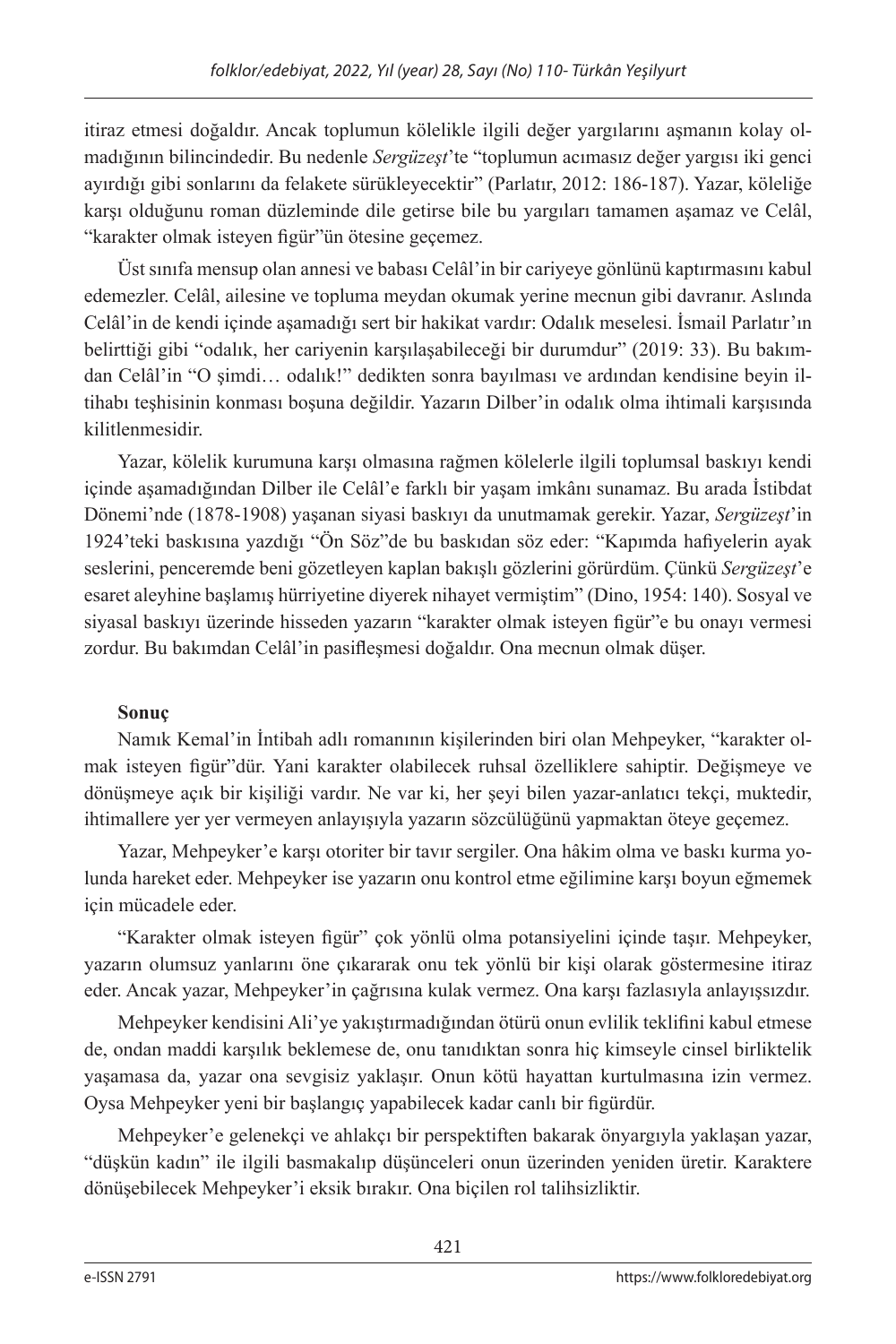Yazarın kendi yarattığı roman kişisine ahlakçı bir anlayış çerçevesinde bakarak önyargıyla yaklaştığı, İntibah'ın henüz roman yazmanın öğrenilmeye başlandığı dönemde kaleme alındığı, kadın ve erkeğin ev dışında birbirlerini tanımadığı ve "birey" olarak kendilerini gerçekleştiremedikleri bir toplumda Mehpeyker'in "karakter olmak isteyen figür" olarak karşımıza çıkması şaşırtıcı değildir. Kişinin, özellikle kadının birey olarak görülmediği bir toplumda roman kişisinin yazarından ayrı bir varlık olduğunu kabul etmek hayal olur.

Sami Paşazade Sezai'nin *Sergüzdeşt*'indeki Celâl de karakter olma gücünü içinde taşır. Çünkü "karakter olmak isteyen figür", değişme ve dönüşme potansiyeline sahiptir. Dilber'e önce hizmet cariyesi olarak oyuncağıymış gibi davranan Celâl, sonra ondaki incelikleri fark eder. Cariye ile ilgili bakış açısı değişir. Asaletin güçte değil, insanın kendinde olduğunu düşünür. Her şeyi bilen yazar-anlatıcı da roman boyunca cariyeliğe karşı olduğunu ortaya koyar.

Dilber'in satılmasının kendisinde yarattığı tramvayla Celâl'in ruhsal gelişimi durur. O, pasifleşir. Bilgisine ve görgüsüne uygun olmayan tavır ve davranışlar içine girer: Bayılır; sayıklar; annesinin kucağında bir çocuk gibi ağlar; sokaklarda mecnunca tavır ve davranışlar sergiler. Bu durum kendini gerçekleştirmek isteyip de gerçekleştiremeyen "karakter olmak isteyen figür"ün ruhsal dalgalanmalarıdır.

Yazar, kölelik kurumuna karşı olmasına rağmen -Dilber'in odalık olma ihtimali nedeniyle- kölelerle ilgili toplumsal baskıyı kendi içinde aşamadığından Dilber ile Celâl'e farklı bir yaşam imkânı sunamaz. Üstelik dönemim siyasal baskısını da üstünde yoğun bir şekilde hisseder.

#### **Araştırma ve Yayın Etiği Beyanı**

Bu makale tamamıyla özgün bir araştırma olarak planlanmış, yürütülmüş ve sonuçları ile raporlaştırıldıktan sonra ilgili dergiye gönderilmiştir. Araştırma herhangi bir sempozyum, kongre vb. sunulmamış ya da başka bir dergiye değerlendirilmek üzere gönderilmemiştir.

#### **Research and Publication Ethics Statement**

This is a research article, containing original data, and it has not been previously published or submitted to any other outlet for publication. The authors followed ethical principles and rules during the research process. In the study, informed consent was obtained from the volunteer participants and the privacy of the participants was protected.

#### **Yazarların Makaleye Katkı Oranları**

Bu makaledeki birinci yazar % 100 düzeyinde çalışmanın hazırlanması, veri toplanması, sonuçların yorumlanması ve makalenin yazılması aşamalarına katkı sağlamıştır.

#### **Contribution Rates of Authors to the Article**

The first author in this article contributed to the 100% level of preparation of the study, data collection, interpretation of the results and writing of the article.

#### **Destek Beyanı**

Bu çalışma herhangi bir kurum veya kuruluş tarafından desteklenmemiştir.

#### **Support Statement (Optional)**

There is no conflict of interest between the authors of this article.

**Teşekkür** (İsteğe bağlı)

#### **Acknowledgement (Optional)**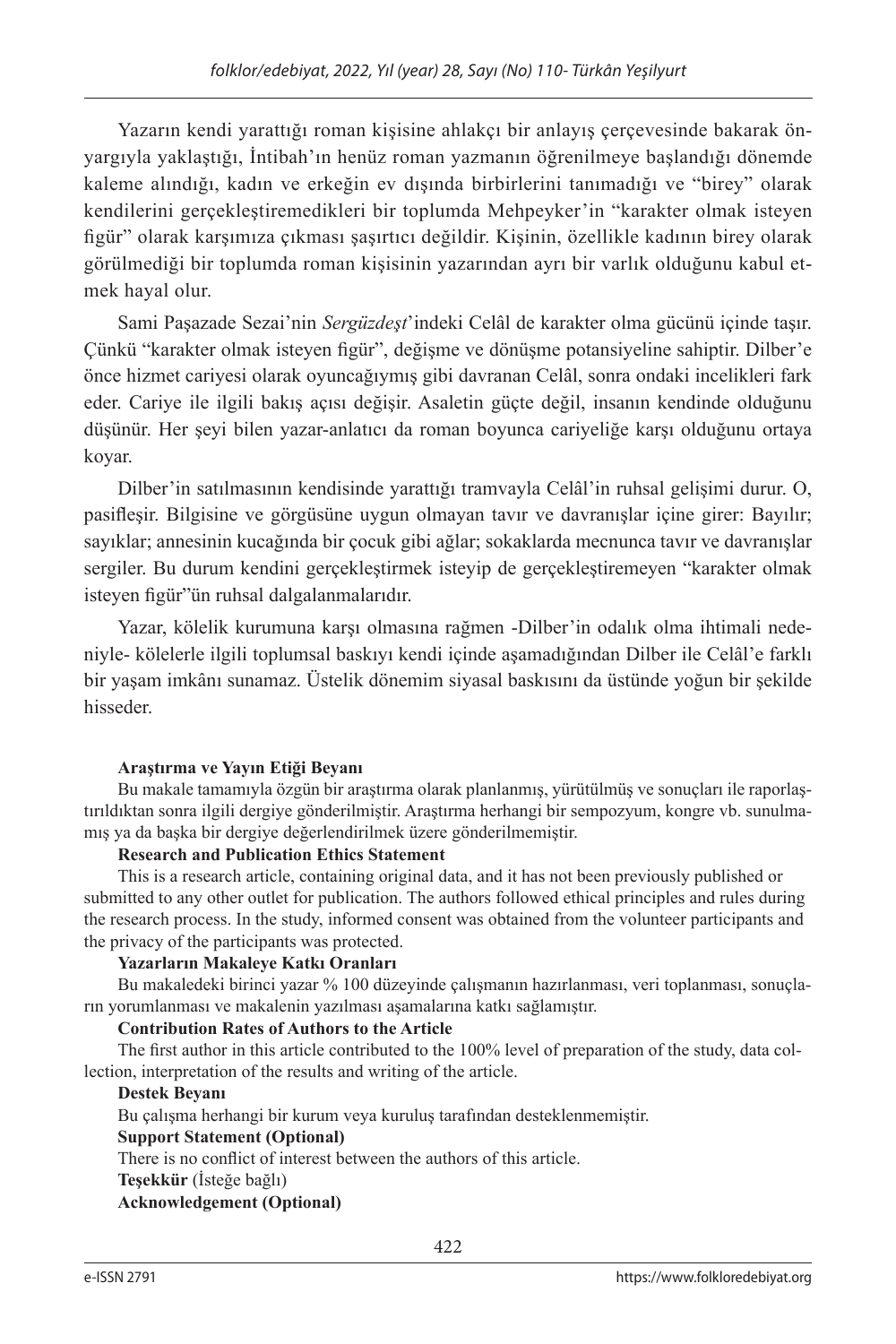#### **Çıkar Beyanı**

Çalışma hazırlanırken; veri toplanması, sonuçların yorumlanması ve makalenin yazılması aşamalarında yazarlar arasında herhangi bir çıkar çatışması durumu söz konusu olmamıştır.

#### **Statement of Interest**

There is no conflict of interest between the authors of this article.

#### **Kaynakça**

Aktaş, Ş. (2000). *Roman sanatı ve roman incelemesine giriş*. Akçağ.

Aktaş, Ş. (2015). Roman hakkında. *İntibah* içinde (V-XIII), (Y. Çelik, Haz.) Akçağ.

- Belge, M. (1998). Çeşitli açılardan roman kişisi. *Edebiyat üstüne yazılar* içinde (22-33) İletişim.
- Besant, W.- H. James (2018). *Kurgu sanatı* (T. D. Odabaşı, Çev.) l: Laputa.
- Çelik, C. (2012). *Bilinmeyen yönleriyle Osmanlı Devleti'nde kölelik (18. yüzyıl ve 19. yüzyıl.)* Yolcu.
- Çetin, N. (2005). *Roman çözümleme yöntemi*. Öncü Kitap.
- Dino, G. (1954). Samipaşazade Sezai Bey'in Sergüzeşt isimli romanında gerçekçiliğin payı. *Ankara Üniversitesi Dil ve Tarih-Coğrafya Fakültesi Dergisi* 1-2, 139-152.

Enginün, İ. (2006). *Yeni Türk edebiyatı: Tanzimat'tan Cumhuriyet'e (1839-1923)*. Dergâh.

Forster, E. M. (1985). *Roman sanatı* (Ü. Aytür, Çev.) Adam.

- Bermejo, E. G. (2016). Şimdi de iki yüz yıllık yalnızlık (G. H. Bell-Villada, Der.) *Gabriel Garcia Marquez'le konuşmalar* içinde (1-32). (O. Akınhay, Çev.) Agora.
- Gümüş, S. (2011). Romanda tip yaşıyor mu? *Roman kitabı* içinde (27-35) Can.

Hodge, S. (2015). *Gerçekten bilmeniz gereken 50 sanat fikri* (E. Gözgü, Çev.) Domingo.

- Kahraman, S. (2020). *Eleştirinin estetiği (Edebiyatta aydınlanma ve postmodern gericilik)*. Tekin.
- Kaplan, M. (2012). Sergüzeşt romanı. *Türk edebiyatı üzerinde araştırmalar 1.* içinde (355-368) Dergâh.
- Kaplan, M. (2014). İntibah. *Türk Edebiyatı üzerinde araştırmalar 2*. içinde (110-126) Dergâh.
- Kerman, Z. (2003). Sergüzeşt. *Sami Paşazade Sezai bütün eserleri.* içinde (3-78), Kültür, Dil ve Tarih Yüksek Kurumu Türk Dil Kurumu.
- Kudret, C. (1987). *Türk edebiyatında hikâye ve roman I: Tanzimat'tan Meşrutiyet'e kadar (1859-1910)* İnkılâp.
- Mauriac, F. (1964). Romancı ve kişileri (S. Birsel, Çev.) *Türk dili* (roman özel sayısı) 154, 712-715.
- Mosley, W. (2020)*. Kurmacanın unsurları* (O. Tecimen, Çev.) Notos.
- Namık Kemal (2015). *İntibah* (Y. Çelik, Haz.) Akçağ.

Parlatır, İ. (2012). Sergüzeşt. *Tanzimat edebiyatında kölelik.* içinde (182-198), Yargı.

- Parlatır, İ.(2019). Dilber. *Türk romanında tipler.* içinde (25-35) Ekin.
- Pirandello, L. (1949). Ön Söz. *Altı şahıs yazarını arıyor* içinde (15-23), (F. Timur, Çev.) Millî Eğitim Basımevi.
- Sazyek, H. (2013). *Roman terimleri sözlüğü*. Hece.

Somuncu, S. (2015). *Romanda bilgi iktidar ideoloji*. Hece.

Soyşekerci, H. (2016). İntibah'ta cariyeler ve düşmüş kadınlar. *Hayaller ve harfler.* içinde (7-19), Komşu (Sıcak Nal).